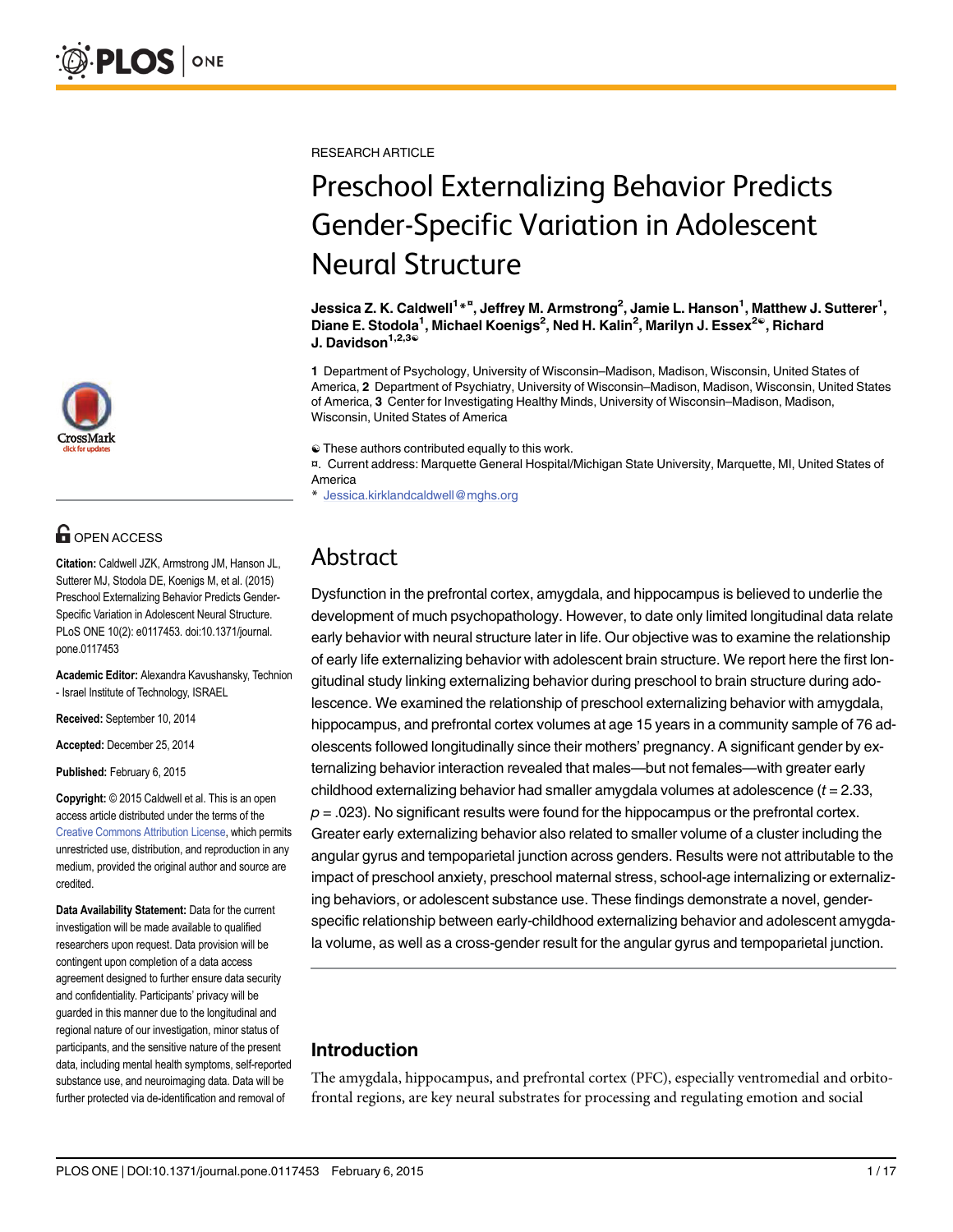<span id="page-1-0"></span>

any subjects deemed highly identifiable. All requests should be directed to the administrators of the Waisman Center for Brain Imaging and Behavior, at admin@bi.wisc.edu. Upon receipt of request, requesting researchers will be provided with a data access agreement by email or fax. Access to data will be via a secure server.

Funding: This work was supported by National Institutes of Health [\(www.nih.gov](http://www.nih.gov)) grants: P30- HD003352 (Marsha Seltzer, Waisman Center Core), R01-MH044340 (MJE), P50-MH052354 (RJD), P50- MH069315 (RJD), P50-MH084051 (RJD), and P50- MH100031 (RJD); Ruth L. Kirschstein National Research Service Award F31-DA028087 (JLH); and the John D. and Catherine T. MacArthur Foundation Research Network on Psychopathology and Development (MJE) [\(www.macfound.org\)](http://www.macfound.org). The funders had no role in study design, data collection and analysis, decision to publish, or preparation of the manuscript.

Competing Interests: Drs. Caldwell, Hanson, Koenigs, Essex, and Davidson, and Mr. Armstrong, Mr. Sutterer, and Ms. Stodola report no competing interests. Dr. Kalin has received honoraria as a continuing medical education outfitter for Elsevier and is a stockholder for Corcept Therapeutics and scientific advisory board member for Corcept Therapeutics and Neuronetics. This does not alter the authors' adherence to PLOS ONE policies on sharing data and materials.

behavior. Altered structure and function within this neural circuit have been associated with diverse psychopathologies, including externalizing  $[1-4]$  $[1-4]$  $[1-4]$  and internalizing  $[5,6]$  $[5,6]$  disorders. Recent neurodevelopmental research has highlighted adolescence as a critical period for maturation of prefrontal structure and limbic/prefrontal connectivity  $[7,8]$  $[7,8]$  $[7,8]$  $[7,8]$  $[7,8]$ . Further, rates of psychiatric disorders increase in adolescence [[9,10](#page-12-0)]. Thus, a major goal for affective and cognitive neuroscience is to link prefrontal and limbic structure and function with symptoms of psychopathology across development.

Longitudinal studies offer unique opportunities to examine markers and underlying mechanisms of vulnerability to psychopathology. However, few neuroimaging studies have utilized cohorts followed from early childhood, and most of these have emphasized internalizing behaviors  $[11–16]$  $[11–16]$  $[11–16]$  $[11–16]$  $[11–16]$ . The single such study of childhood externalizing behavior showed a relationship between aggression across ages  $7.5-11$  and smaller adult male amygdala volume  $[16]$ . These findings complement cross-sectional studies of clinical antisocial behavior, which have most consistently implicated the amygdala and PFC [[2,3,17,18](#page-12-0)], structures that are central in research on externalizing disorders. In particular, amygdala volume abnormalities have been suggested to underlie lower sensitivity to punishment and threat cues and reduced learning of socially reinforcing stimuli, and prefrontal differences to abnormalities in emotion regulation and prediction of consequences  $[19]$  $[19]$  $[19]$ . However, investigations have also implicated other structures in externalizing behavior, including the hippocampus [\[4](#page-12-0)[,20,21\]](#page-13-0), variations in which may contribute to reduced emotion-related learning [\[22\]](#page-13-0). Unexamined thus far is whether very early externalizing behaviors predict structural brain differences in adolescence, and whether these might be more significant predictors of later neural structure due to early brain plasticity and the documented role of early experience in shaping the brain [[23](#page-13-0)]. It is also unknown whether these early behaviors explain later neural structure beyond contributions of early life internalizing behaviors, early life stress [[24](#page-13-0)–[26](#page-13-0)], later mental health symptoms, and substance use [[27](#page-13-0)–[30\]](#page-13-0). Moreover, despite well-established gender differences in externalizing behaviors [\[31,32\]](#page-13-0), longitudinal neural correlates of female externalizing behaviors remain unexplored.

The present study examined the relationship of early-life externalizing behavior with adolescent amygdala, hippocampus, and PFC volumes in a community sample of 76 adolescents followed longitudinally since birth. We employed rigorous manual segmentation of the amygdala and hippocampus and whole-brain tensor-based morphometry, an analytic strategy that has yielded significant information on brain development [[33](#page-13-0),[34](#page-13-0)]. Our primary hypothesis was that preschool externalizing behavior would be associated with smaller amygdala and PFC volumes at adolescence. The hippocampus was examined in an exploratory fashion, given previous mixed findings  $[4,21]$  $[4,21]$ . Next, we examined whether school-age externalizing behavior added to the explanatory power of early-life externalizing, with the expectation that early externalizing behavior would be more strongly associated with adolescent amygdala, hippocampus, and PFC volumes than later externalizing behavior. Finally, we considered other relevant variables including gender, maternal stress, preschool anxiety symptoms, school-age internalizing symptoms (i.e., anxiety and depression), school-age ADHD symptoms, and adolescent substance use. Overall, our aim was to add to the literature on neural correlates of early life externalizing behavior in males and females, and we achieved this aim.

#### [Materials and Methods](#page-7-0)

#### **Participants**

A sample of 83 adolescents (45 female; mean age = 14.7 years) was recruited from the longitudinal Wisconsin Study of Families and Work [\[35\]](#page-13-0). While other aspects of this longitudinal study have been published, data contained here have not been published elsewhere. Original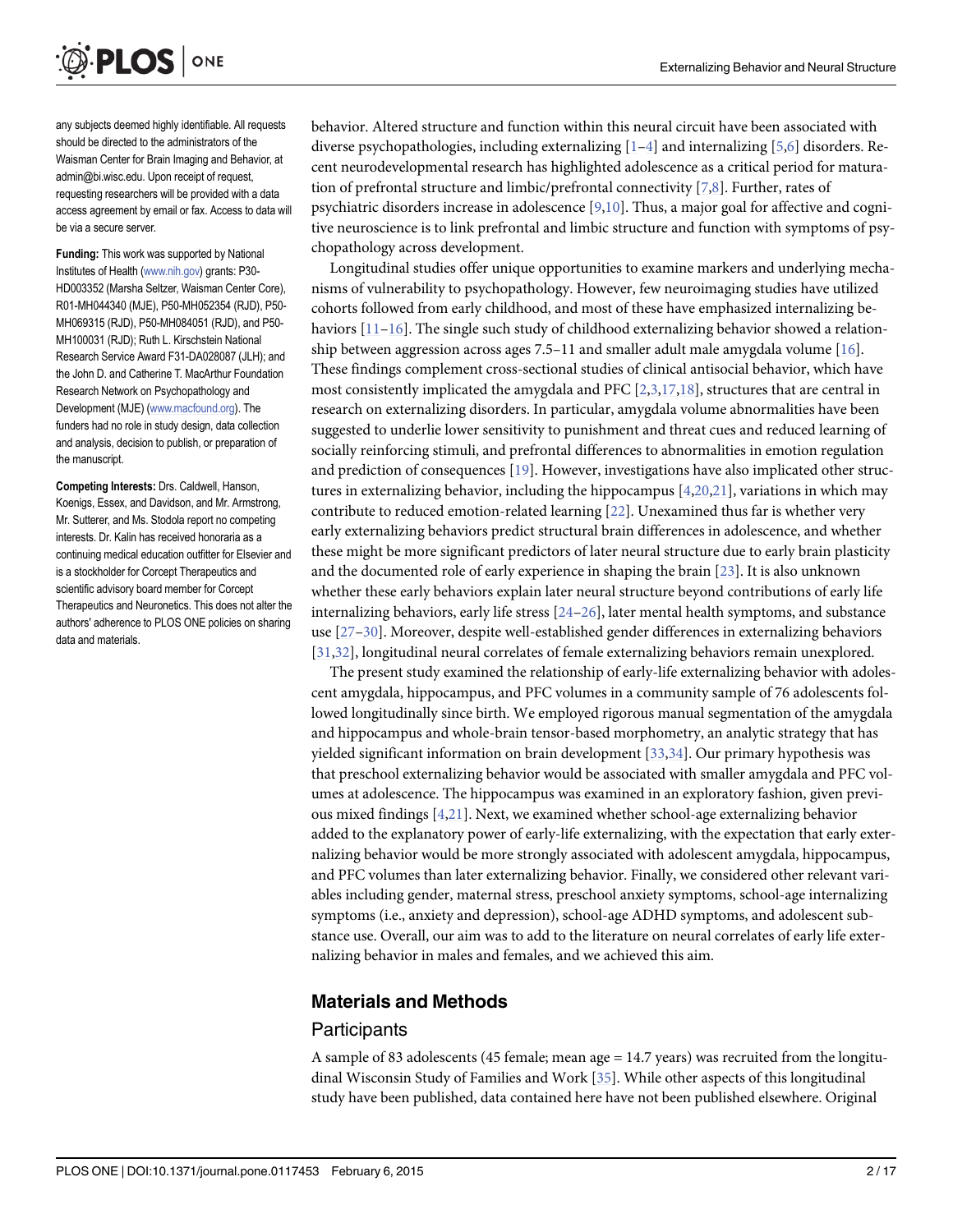<span id="page-2-0"></span>inclusion criteria were that mothers be over age 18, in the second trimester of pregnancy, living with the baby's father, and employed or a full-time homemaker. Age 15 inclusion criteria were family's ability to travel to the laboratory and standard MRI eligibility. The University of Wisconsin–Madison Institutional Review Board approved this research; participants' parents gave written informed consent, and participants gave written informed assent. Research was conducted in accordance with principles expressed in the Declaration of Helsinki.

Post-scan exclusions yielded 76 subjects (42 female, mean age 14.7 years). Subjects were excluded for neural anomaly (1); history of infant febrile seizures (1); missing data, i.e., pubertal status (1), preschool externalizing (2), or more than 2 of the school-age assessments (1). One final data point was excluded due to a highly discrepant manually-traced amygdala volume thought to possibly relate to poor scan quality i.e., preliminary analyses, prior to the current manuscript, indicated this data point had studentized residual values > 4, which indicated a very significant outlier, and a Cook's D value of nearly 0.5 (cutoff  $\sim$  0.05), indicating this point would significantly influence any further analyses (1).

#### Preschool Externalizing Symptoms

Preschool externalizing symptoms were assessed with the Preschool Behavior Questionnaire (PBQ)  $[37]$  $[37]$  using an 11-item scale that covers a broad range of externalizing behaviors (e.g., Is disobedient; Tells lies; Fights with other children). Mothers, fathers, and another familiar adult rated child externalizing behaviors at age 4.5 years on a 3-point scale (Does not apply, Applies sometimes, or Frequently applies); scores were averaged across reporters.

#### School-Age Externalizing Symptoms

School-age externalizing symptoms were assessed with multi-informant scores at child ages 7, 9, 11, 13, and 15 years. Adult- and child-report measures were developed in tandem to parallel one another. Mothers and teachers completed the MacArthur Health and Behavior Question-naire (HBQ) [[38](#page-13-0),[39](#page-13-0)]. Child report was obtained at age 7 via the Berkeley Puppet Interview [\[40\]](#page-14-0) and subsequently with self-report HBQ [\[41\]](#page-14-0). Analyses employed the externalizing symptom scale from each measure, which covers oppositionality/defiance (6–9 items; e.g., Defiant, talks back to adults), conduct problems (9–15 items; e.g., Lies or cheats; Vandalizes), overt aggression (4–8 items; e.g., Gets in many fights), and relational aggression (6–7 items; e.g., Tries to get others to dislike a peer). At each age, principal components analysis (PCA) was used to create multi-informant scores  $[42]$  $[42]$ ; to obtain an overall level of school-age symptoms as an assessment of trait-like externalizing behavior, PCA-derived scores were averaged across the 5 assessments and z-scored.

#### Control Variables

Preschool maternal stress. Maternal stress scores consisted of a five-domain, PCA-derived, maternal-report composite at child age 4.5, which encompassed maternal depressive symptoms, parenting stress, and role overload; family expressed anger; and financial stress [[43](#page-14-0)].

Preschool anxiety symptoms. Preschool anxiety was assessed with a 9-item PBQ scale (e.g., Is worried, worries about many things). As with PBQ externalizing, responses were averaged across mother, father, and other-familiar-adult ratings at child age 4.5.

School-age mental health symptoms. HBQ generalized anxiety (7–13 items; e.g., Nervous, high strung, or tense), depression (6–16 items; e.g., Unhappy, sad, or depressed), and inattention/impulsivity (10–18 items; e.g., Cannot concentrate, cannot pay attention for long; Impulsive or acts without thinking) were multi-informant scores, averaged over 5 time-points as for HBQ externalizing behavior.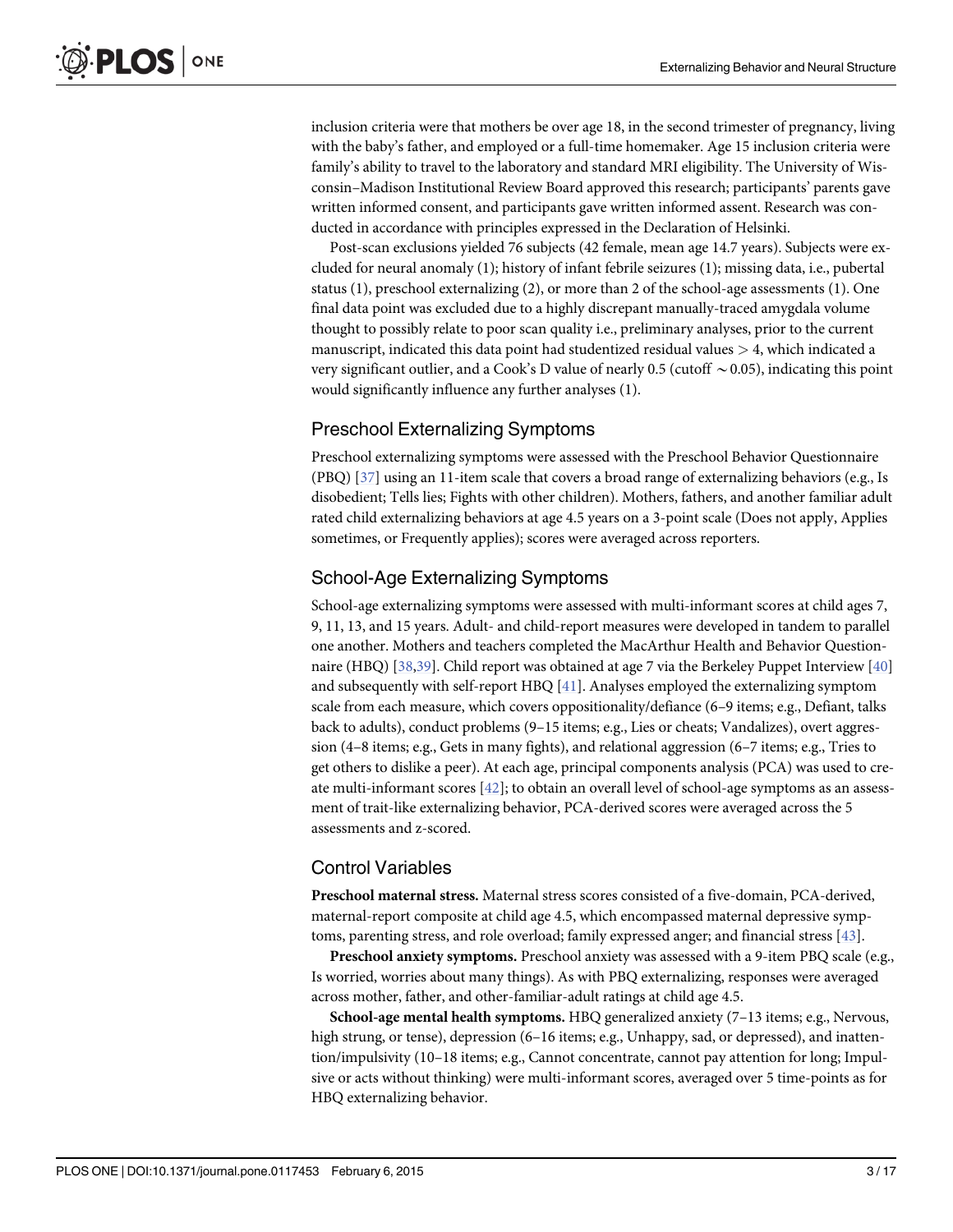<span id="page-3-0"></span>Adolescent pubertal status. At child age 15, a comprehensive puberty score was created using adolescent report of Tanner stages [\[44,45](#page-14-0)] and mother report of the Petersen Pubertal Development Scale  $[46]$  $[46]$  (5-point scale; scores range from 1 = no development to 5 = development seems complete) [\[47,48\]](#page-14-0).

Adolescent substance use. At age 15, participant-reported substance use over the past 30 days was assessed. For alcohol and tobacco separately, total use was estimated, i.e., number of days used multiplied by typical number of drinks or cigarettes per day [\[49](#page-14-0)]; summary variables were z-scored.

#### MRI Parameters

High-resolution whole-brain anatomical images were collected using a GE 750 3T scanner (GE Medical Systems, Waukesha, WI, USA) (T1-weighted inversion recovery fast gradient echo, 124 axial slices, flip angle = 30°, Matrix = 256 x 192, FOV = 240, .9375x.9375x1.2 mm) and reconstructed using in-house software. Image inhomogeneities were smoothed with a multispectral segmentation/bias correction algorithm (FAST)  $[50]$ , and images underwent skull and vessel correction, and contrast-adjustment. As in previous publications, images were reoriented to the "pathological plane" for more accurate comparison to atlases [\[51,52\]](#page-14-0). Specifically, images were first aligned to anterior commissure-posterior commissure (i.e., AC-PC) space and then rotated about the transverse axis such that in the mid-sagittal plane, the posterior junction of the tentorium of the cerebellum was aligned to the same horizontal plane as the inferior margin of the frontal lobe (i.e., as if the cerebrum were sitting on a microtome for sectioning).

#### Amygdala and Hippocampus Region of Interest (ROI) Definition

Given high variability and low validity of automated segmentation methods for regions like the amygdala [[53](#page-14-0),[54](#page-14-0)], we employed rigorous manual segmentation of the amygdala and hippocampus. ROIs were manually traced by highly trained staff, who were blind to participant information, using in-house software.

Amygdala Region of Interest (ROI) Definition. Definition was completed according to previously established protocol [\[51](#page-14-0)]. Briefly, the optic tract, optic radiations, hippocampus, and inferior horn of the lateral ventricle were used to define the posterior border; temporal lobe white matter, cerebrospinal fluid (CSF), the anterior commissure, and entorhinal cortex were used to define the anterior boundaries. Following initial tracing in the axial plane, traces were refined in coronal and sagittal planes by comparison with ex-vivo atlas sections [\[55,56](#page-14-0)]. In particular, the sagittal view was used to confirm accurate separation of the amygdala from hippocampus, entorhinal cortex, optic radiations, and caudate/putamen, while the coronal view was used for refinement of the dorsolateral and inferomedial boundaries [[51](#page-14-0)].

Interrater and spatial reliability were assessed according to established protocol [\[51\]](#page-14-0). Specifically, volumetric reliability was assessed via tracing of 6 randomly selected images (12 amygdalae) and examination of interrater intraclass correlation (ICC), which equaled 0.91. Spatial reliability assessment was conducted to ensure that high interrater reliability was not an artifact of numerically similar but spatially divergent amygdala masks; this statistic (intersection/ union) averaged 0.84 over the 6 images.

Hippocampus Region of Interest (ROI) Definition. The most anterior aspect of the hippocampal head (HH) was defined as the coronal slice where the temporal horn of the lateral ventricle (TLV) appeared and the alveus was present ( $Fig. 1$ ). Sagittal view was used for more accurate identification of the alveus ( $Fig. 1 A-B$ ). The superior border to the HH was identified either by the ventricle arching above it or the white matter of the alveus, separating HH from amygdala. Where decreased image resolution or contrast prevented using these landmarks, the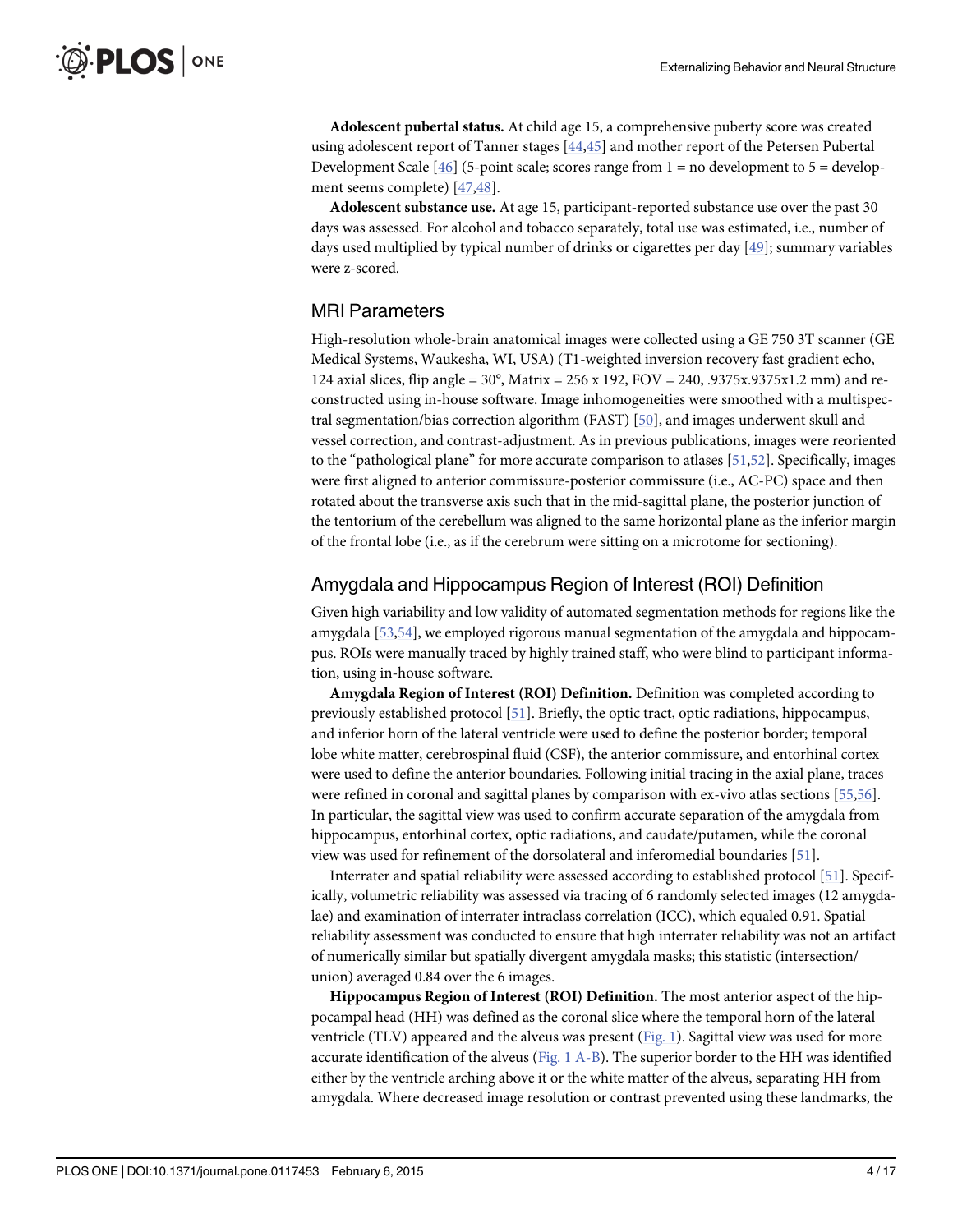<span id="page-4-0"></span>HH was defined superiorly by an arbitrary horizontal line from the superior margin of the TLV to the ambient cistern, in coronal view. The inferior border of the HH was defined as the white matter separating HH from parahippocampal gyrus. Laterally, the HH was defined by the TLV. In more anterior aspects of the HH, the medial border of the HH was defined by an arbitrary vertical line extending from the most medial aspect of the parahippocampal gyrus white matter to the ambient cistern. This line was used to separate the HH from the uncus, which consists mostly of entorhinal cortex and amygdala in this area. Beginning in the most anterior coronal slice where the uncal sulcus separates the hippocampus portion of the uncus from entorhinal cortex, the uncus was included in the HH; here the ambient cistern defined the HH medially.

The hippocampal body (HB) was defined anteriorly as the coronal slice in which the uncus was no longer present (Fig. 1  $C$ -D). Where the uncus was difficult to distinguish from the hippocampus, three hierarchical criteria were used to identify the first slice of the HB: clearance of tissue from the ambient cistern and most medial section of the TLV, a more circular shape and lateral position of the hippocampus, and thinning of the inferomedial gray matter. Sagittal and axial views confirmed the HH/HT border. For all aspects, the HB followed the same general criteria as the HH, i.e., lateral, superior and medial borders were defined by the CSF of the TLV and ambient cistern; inferior border was defined by white matter. Careful attention was given to the superior HB border to avoid inclusion of the tail of the caudate, lateral geniculate and stria terminalis.

The anterior aspect of the hippocampal tail (HT) was defined generally following Malykhin's guidelines [\[57\]](#page-14-0). In an effort to include as much tissue as possible in the HT, its anterior border was defined as the slice displaying at least 75% of the full profile of the crus of the fornix [\(Fig. 1 E-F\)](#page-5-0). Similar to the HH and HB, the HT was defined as bordered laterally by the lateral ventricle, medially by either CSF or white matter, inferiorly by white matter, and superiorly by either lateral ventricle or white matter. Care was taken to avoid including the pulvinar of the thalamus and tail of caudate on the superior border. White matter of the fornix was excluded. Fasciolar gyrus and Andreas Retzius gyrus were included [[58](#page-14-0)]. The posterior aspect of the HT was identified as the coronal slice where grey matter starts to appear inferiomedially to the lateral ventricle [[59](#page-14-0)] ([Fig. 1 G-H\)](#page-5-0).

As for the amygdala, interrater and spatial reliability were assessed following established procedures [[51](#page-14-0),[60,61\]](#page-15-0). Specifically, raters traced 5 randomly selected images (10 hippocampi); ICC was 0.97, and spatial reliability averaged 0.81.

#### Tensor-Based Morphometry (TBM)

Whole-brain TBM was employed to examine prefrontal associations, using Advanced Normal-ization Tools (ANTS) [[62](#page-15-0)], one of the best available nonlinear warping algorithms [[63](#page-15-0)], and FMRISTAT [\[64\]](#page-15-0). TBM is well-suited for a pediatric population, as it minimizes sources of variability such as brain tissue segmentation, uses a study-specific anatomical template, and yields high sensitivity at the voxel level.

Imaging processing and template creation. T1-weighted images were corrected for field inhomogeneity, masked to include brain tissue and ventricular CSF, and used to construct an optimal, study-specific template, via a diffeomorphic shape and intensity averaging technique [\[62,65\]](#page-15-0). The region-based cross-correlation similarity metric was employed. Processing yielded an unbiased average shape and appearance template and the set of diffeomorphisms and inverse diffeomorphisms that map from the template to each individual.

Symmetric diffeomorphic image normalization and tensor-based morphometry. After affine transformation, each individual brain was registered to the template using symmetric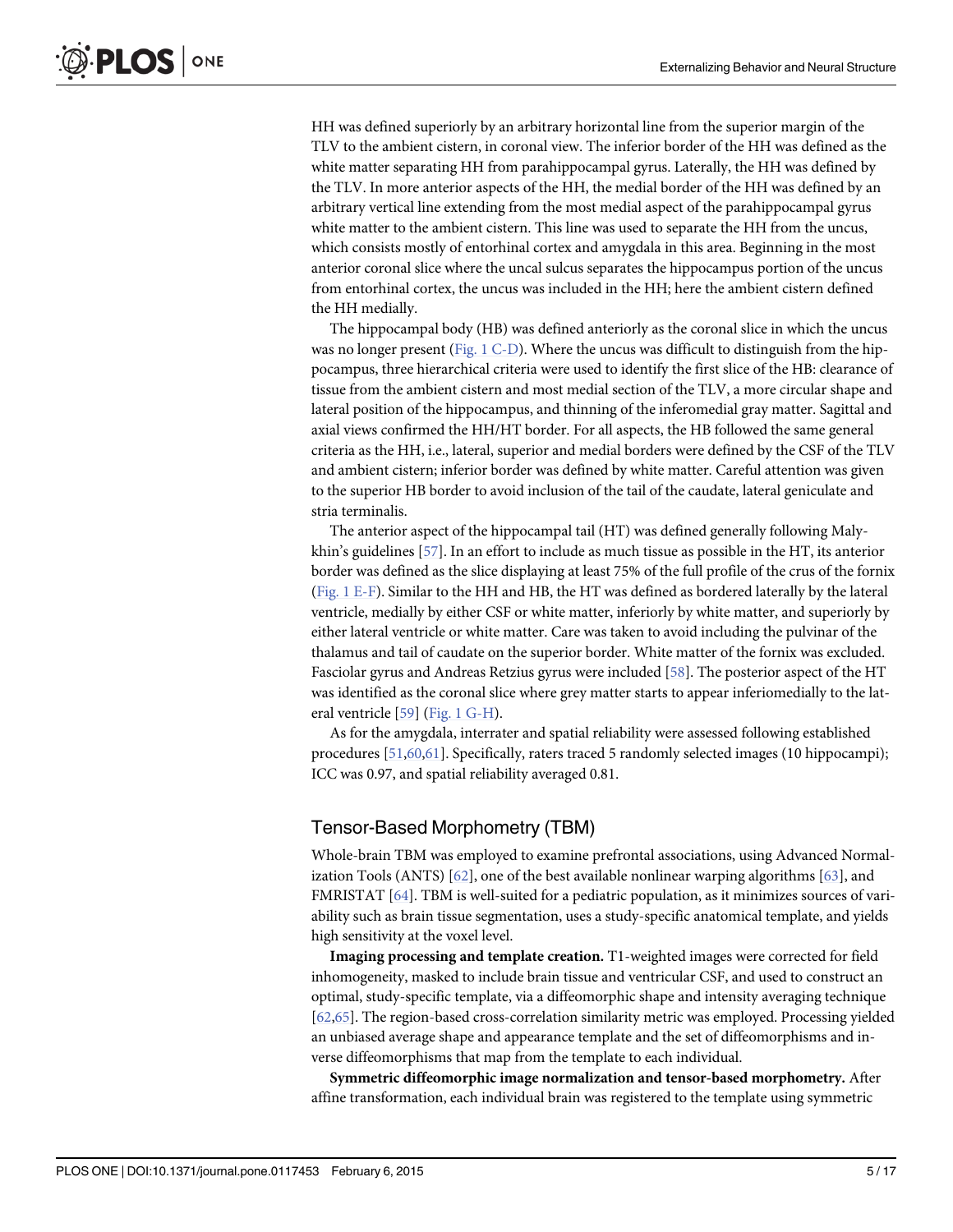

[Fig 1. H](#page-3-0)ippocampus tracing landmarks as viewed on coronal native space images. Panels A-H, viewed from top to bottom and left to right in each row, show anterior to posterior progression through the hippocampus. Insets show areas of focus on full-brain sections (black box). An example region of interest

<span id="page-5-0"></span><sup>2</sup> PLOS | ONE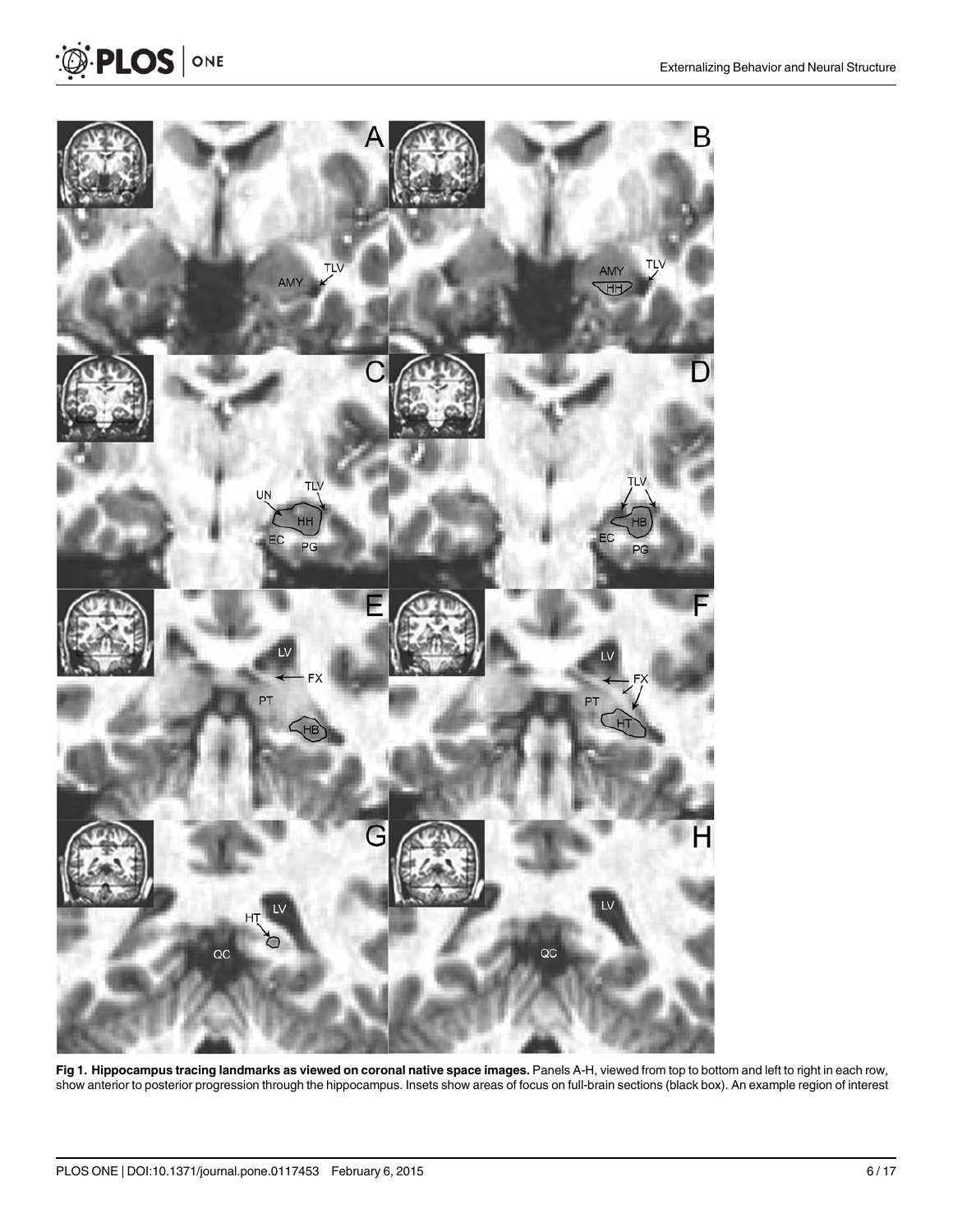<span id="page-6-0"></span>

is traced in black and labeled by hippocampal subregion: hippocampal head (HH), body (HB), and tail (HT). AMG = amygdala; FX = fornix; EC = entorhinal cortex; LV = lateral ventricle; PG = parahippocampal gyrus; PT = pulvinar of the thalamus; QC = quadrigeminal cistern; TLV = temporal horn of the lateral ventricle; UN = uncus.

doi:10.1371/journal.pone.0117453.g001

normalization available in the Advanced Normalization Tools (ANTS) package [\[62\]](#page-15-0). Symmetric normalization allows for large, yet physically reasonable, deformations and produces deformation tensor fields, defined in the template space, which chart voxelwise shape change from the template to each subject's brain.

Jacobian determinants of the deformation field indicate fractional volume expansion and contraction at each voxel, quantifying magnitude of volume alterations required to match the template. Jacobian determinants were log transformed to increase proximity to the normal distribution [\[62\]](#page-15-0) and smoothed using a Gaussian filter, yielding statistical maps with 8 mm at fullwidth, half-maximum spatial smoothness.

#### Data Analysis

Manually-segmented amygdala and hippocampus analyses. Kolmogorov-Smirnov tests confirmed normality for all variables. Amygdala and hippocampus ROI analyses employ residual volumes after regressing out cerebrum volume (i.e., total brain volume excluding brainstem and cerebellum) and pubertal status. Prior to analyses central to our hypotheses, we examined validity of evaluating the amygdala and hippocampus separately by brain hemisphere, and the hippocampus by subregion. A repeated measures general linear model (GLM) with hemisphere as a within-subjects factor and pubertal status and total brain volume as covariates showed no effect of hemisphere for either structure; therefore, findings are presented for the mean of left and right ROI volumes. Similarly, a repeated measures GLM with hippocampus subregion (i.e., head, body, and tail) as a within-subjects factor and gender and preschool externalizing as between-subjects factors showed no significant interaction of gender, externalizing, and subregion. Thus, total hippocampus volumes were employed.

Subsequently, linear regression analyses examined the relationships of preschool externalizing behavior with adolescent ROI volumes using centered variables. For each regression, gender and preschool externalizing, as well as the interaction of gender and preschool externalizing behavior, were entered as predictors of adolescent ROI volumes. A second hierarchical regression examined the additional contribution of school-age externalizing behavior by entering gender, preschool externalizing behavior, and the interaction of gender and preschool externalizing behavior in the first step and school-age externalizing behavior in a second step. Significant findings for preschool externalizing behavior were followed up with a hierarchical regression with gender, preschool externalizing, and the interaction of gender and preschool externalizing behavior predicting ROI volume in the first step, and potential confound variables (i.e., maternal stress at child age 4.5; preschool anxiety; school-age depression, anxiety, and ADHD symptoms; and adolescent alcohol use and tobacco use) entered via stepwise inclusion in a second hierarchical step. As these latter analyses revealed no significant contribution from any potential confounders, confound variables are not considered further.

Significant regression analyses were also subjected to regression diagnostics to assess for outliers of significant influence. First, the regression was run as above, saving studentized residual values and Cook's Distance. Outliers were defined as data points with studentized residuals  $>$  2. Outliers of influence were defined as data points with studentized residuals  $>$  2 and Cook's Distance  $>(4/N-k-1)$  cutoff; N = sample size; k = number of predictors) [\[36](#page-13-0)].

Tensor-based morphometry. Regression models were constructed examining behavioral variables of interest and variations in brain structure across the whole brain in FMRISTAT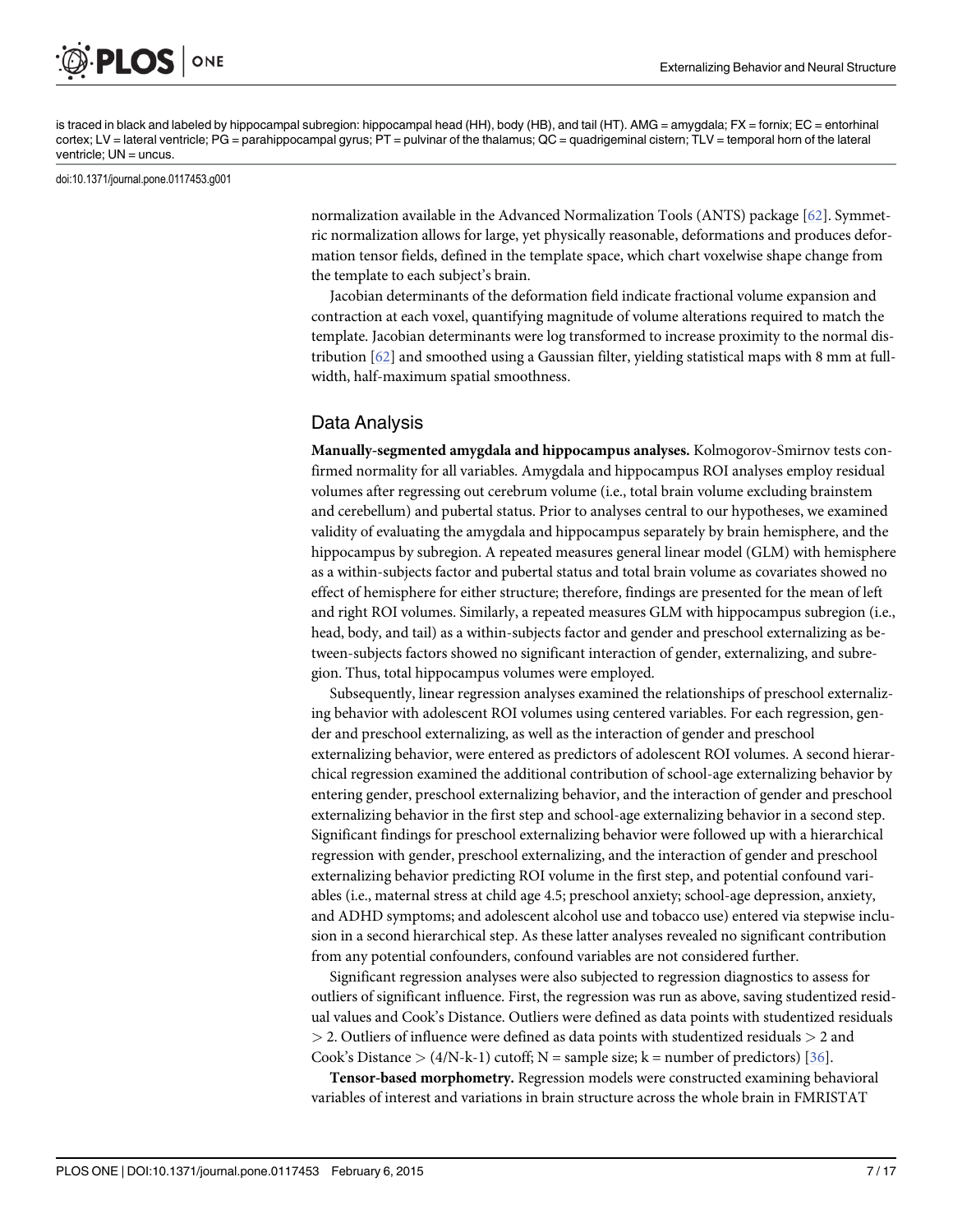<span id="page-7-0"></span>[\[64](#page-15-0)] for the full sample and for males and females separately. Whole-brain volume and pubertal status were entered into a linear regression model as nuisance variables. As in other work [ $25$ ], an initial statistical threshold of  $p < .005$  uncorrected was used in examining possible brain differences in relation to preschool externalizing behaviors. Signal above this threshold was corrected using Gaussian random-field theory [\[66\]](#page-15-0) to limit type I error.

### **Results**

#### Descriptive Statistics

Participant pubertal status at age 15 was rated as nearly complete (mean = 4.47 on a 1–5 scale; SD = 0.48), with female development more advanced (Mann-Whitney  $z = -3.425$ ;  $p = .001$ ). Preschool externalizing scores had a mean of 5.18 (SD = 2.74) out of 22 possible points; gender differences were not significant (Mann-Whitney  $z = -1.642$ ;  $p = .101$ ). School-age externalizing z-scores had a mean of -0.0014 (SD = 0.872); gender differences were not significant (Mann-Whitney  $z = -1.740$ ;  $p = .082$ ). The level and variance of externalizing scores observed are consistent with other community samples in preschool [[37,](#page-13-0)[67](#page-15-0)] and elementary school [[68](#page-15-0),[69](#page-15-0)], with scores covering a range that includes low, subclinical, and clinical levels. Correlations of ROI volumes with externalizing variables are presented in Table 1 and [Fig. 2B.](#page-8-0) Descriptive statistics for raw whole brain volumes and amygdala and hippocampus ROI volumes are presented in [Table 2](#page-8-0).

Whole brain volumes  $\text{(mm)}^3$ ) were segmented automatically; all other volumes are uncorrected hand-traced volumes  $\text{(mm}^3)$ . See Statistical Analysis section in  $\text{Materials}$  and  $\text{Methods}$ for description of how raw amygdala and hippocampus volumes were corrected for total brain volume and pubertal status.

#### Preschool Externalizing Behavior and Amygdala Volume

We examined the hypothesis that preschool externalizing would be associated with smaller adolescent amygdala volume. A linear regression showed main effects for preschool externalizing behavior, such that higher preschool externalizing predicted smaller amygdala volumes  $(t = -3.161,$ 

| <b>Males</b>                |                       | 2        | 3               |
|-----------------------------|-----------------------|----------|-----------------|
| 1. Mean Amygdala Volume     |                       |          |                 |
| 2. Mean Hippocampus Volume  | 0.327                 |          |                 |
| 3. Preschool Externalizing  | $-0.653^{\mathrm{a}}$ | $-0.105$ |                 |
| 4. School-Age Externalizing | $-0.276$              | $-0.018$ | 0.291           |
|                             |                       |          |                 |
| Females                     |                       | 2        | 3               |
| 1. Mean Amygdala Volume     |                       |          |                 |
| 2. Mean Hippocampus Volume  | 0.268                 |          |                 |
| 3. Preschool Externalizing  | $-0.088$              | 0.294    |                 |
| 4. School-Age Externalizing | $-0.173$              | 0.008    | $0.684^{\rm a}$ |

Amygdala and hippocampus volumes have been corrected for total brain volume and pubertal status. Externalizing behaviors have been standardized (z-scores).

 $a$   $p < 0.01$ 

doi:10.1371/journal.pone.0117453.t001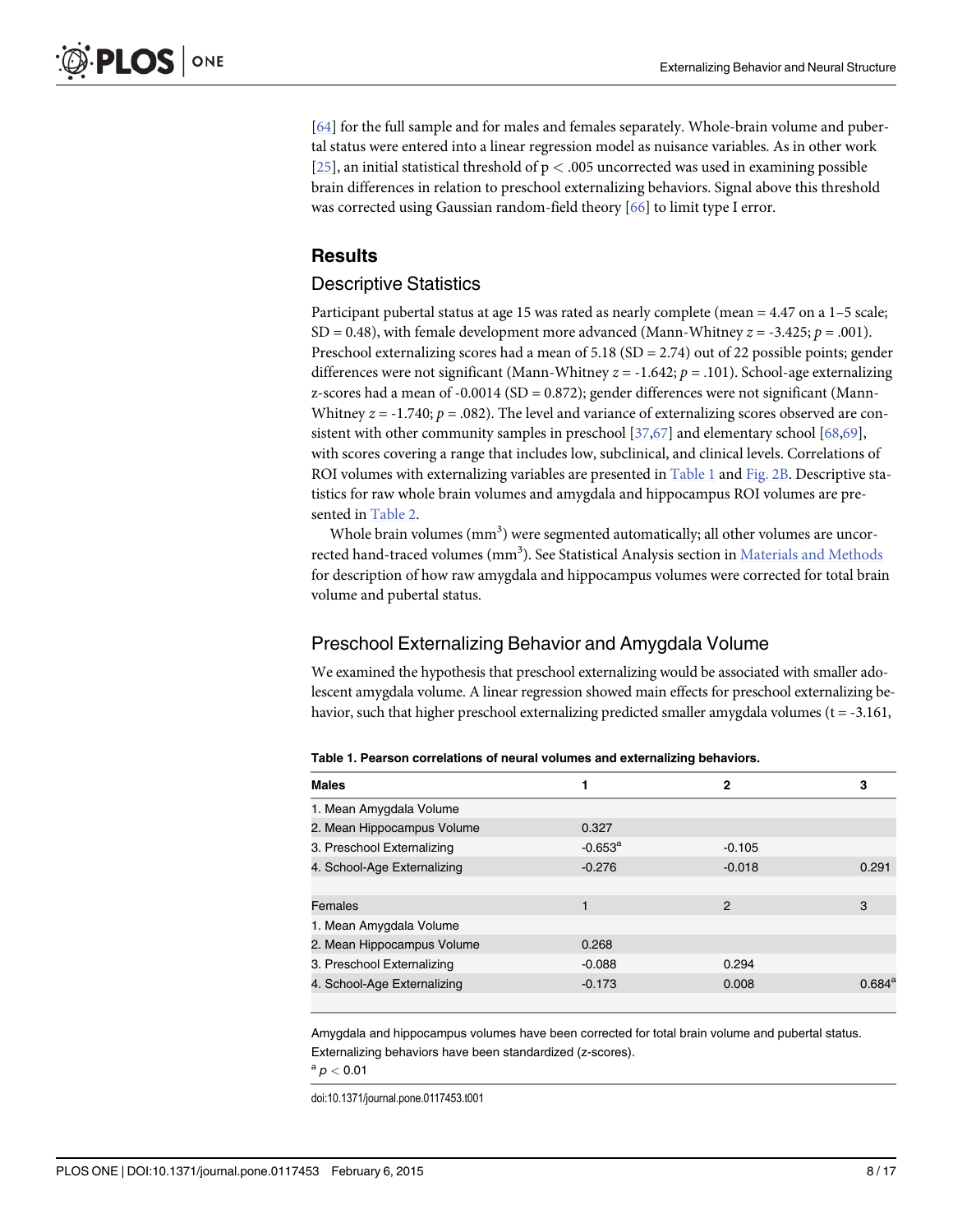<span id="page-8-0"></span>

[Fig 2. G](#page-7-0)reater externalizing behavior in preschool correlates with smaller male amygdala volume. A) Representative coronal view of the amygdala with key neuroanatomical landmarks denoted: AMG = amygdala; EC = entorhinal cortex; HH = hippocampal head; OT = optic tract; TLV = temporal horn of the lateral ventricle; TLWM = temporal lobe white matter. B) Correlation of preschool externalizing with amygdala volumes (upper panel: male  $r = -0.653$ ,  $p =$ 0.000029; female  $r = -0.088$ ,  $p = 0.578$ ).

doi:10.1371/journal.pone.0117453.g002

 $p = .002$ ). The effect of gender was not significant (t = -1.444,  $p = .153$ ). Results revealed a significant gender by externalizing behavior interaction ( $t = 2.328$ ,  $p = .023$ ). Males, but not females, with greater preschool externalizing had smaller adolescent amygdala volumes (see Fig. 2A, B). Although regression diagnostics identified two outlying cases based on studentized residual values  $>$ 2, and one case that also met influence criteria due to Cook's D  $>$  (4/N-k-1) cutoff, the exclusion of that case did not reduce any findings to non-significance, thus this case was retained.

To determine whether school-age externalizing behaviors contribute to prediction of neural structure beyond what is explained by early-life externalizing behaviors, a second hierarchical regression analysis was completed with preschool externalizing predicting amygdala or hippocampus volume in the first step and school-age externalizing behaviors entered using stepwise

#### [Table 2.](#page-7-0) Descriptive statistics for raw computed and hand-traced neural volumes.

| Region                   | Volume Mean and SD (mm <sup>3</sup> ) |                      |                           |  |
|--------------------------|---------------------------------------|----------------------|---------------------------|--|
|                          | Males ( $N = 34$ )                    | Females ( $N = 42$ ) | Full Sample ( $N = 76$ )  |  |
| <b>Whole Brain</b>       | $1.20 \to 6 (1.01 \to -5)$            | 1.05 E 6 (7.20 E-4)  | $1.12 \to 6 (1.15 \to 5)$ |  |
| Left Amygdala            | 1820.47 (122.51)                      | 1718.69 (151.30)     | 1764.22 (147.35)          |  |
| Right Amygdala           | 1832.18 (128.36)                      | 1729.06 (132.79)     | 1775.19 (139.83)          |  |
| Left Hippocampus         | 2861.00 (328.45)                      | 2474.14 (342.48)     | 2647.21 (386.11)          |  |
| Left Hippocampus Head    | 1487.94 (267.15)                      | 1237.31 (246.75)     | 1349.43 (283.59)          |  |
| Left Hippocampus Body    | 964.32 (174.86)                       | 878.90 (149.18)      | 917.12 (165.67)           |  |
| Left Hippocampus Tail    | 409.03 (102.95)                       | 358.14 (107.62)      | 380.91 (107.90)           |  |
| <b>Right Hippocampus</b> | 2928.29 (294.31)                      | 2530.79 (313.89)     | 2708.62 (362.71)          |  |
| Right Hippocampus Head   | 1566.94 (228.18)                      | 1325.60 (237.97)     | 1433.57 (261.64)          |  |
| Right Hippocampus Body   | 939.88 (163.87)                       | 840.26 (150.17)      | 884.83 (163.19)           |  |
| Right Hippocampus Tail   | 421.59 (122.69)                       | 365.21 (88.45)       | 390.43 (108.15)           |  |

doi:10.1371/journal.pone.0117453.t002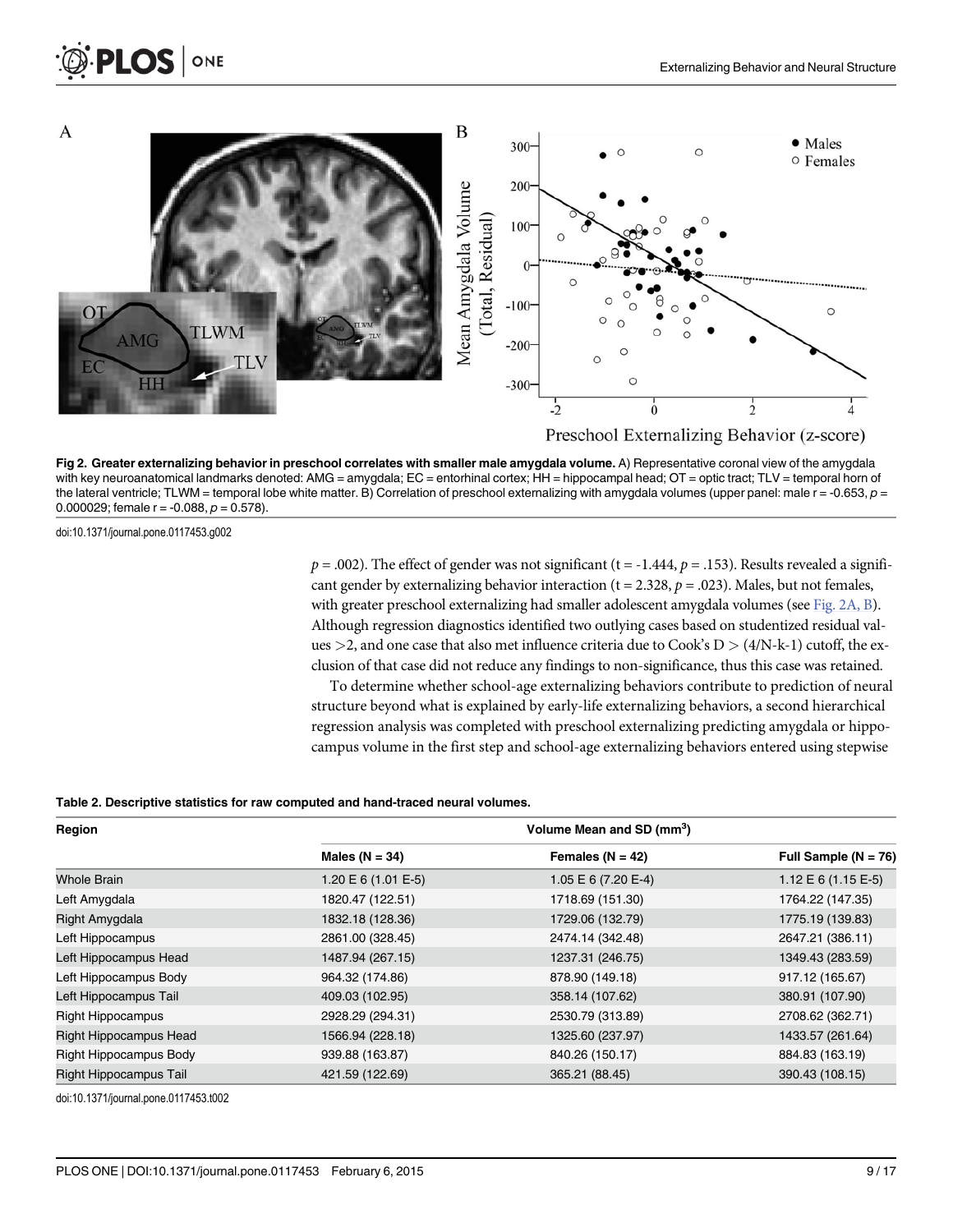<span id="page-9-0"></span>inclusion in a second step. School-age externalizing did not contribute significant additional variance. As noted in Materials and Methods, no control variable—including preschool anxiety —explained significant variance.

#### Preschool Externalizing Behavior and Hippocampus Volume

Next, we examined the relationship of preschool externalizing with adolescent hippocampus volumes. Results revealed a main effect of gender, such that females had significantly smaller hippocampal volumes compared to males (t = -2.351,  $p = .021$ ), but no main effect of externalizing (t = 0.796,  $p = 0.428$ ). The interaction of gender and externalizing was not significant (t = 1.699,  $p = .094$ ). Regression diagnostics showed three outlying cases based on studentized residual value >2; however, none of these three cases was of significant influence based on Cook's D value, thus cases were retained.

#### Preschool Externalizing Behavior and Prefrontal Cortex

Voxelwise whole-brain regressions tested the hypothesis that early externalizing behavior would be associated with reduced PFC volume. No significant association with any PFC region was observed. The single significant association that emerged showed that greater preschool externalizing symptoms predicted smaller volumes within a cluster including right angular gyrus and temporoparietal junction (peak value:  $r = -4.18$ ;  $p = 0.002$ ; peak MNI coordinates:  $x = 55$ ,  $y = -52$ ,  $z = 45$ ) [\(Fig. 3A, B\)](#page-10-0). There were no significant results for the interaction of gender and externalizing behavior.

#### **Discussion**

The current investigation extends literature associating early-life behavior with adolescent and adult brain structure, focusing uniquely on preschool externalizing behavior in a community sample. Analyses employing manual segmentation of adolescent amygdala and hippocampus showed an association of greater preschool externalizing behavior with smaller male amygdala volumes, but no significant results for the hippocampus. Tensor-based morphometry analyses showed no relationship of preschool externalizing behavior with adolescent PFC volume, but revealed greater early externalizing behavior related to smaller volume of a region including the angular gyrus and temporoparietal junction, across genders. Other potentially relevant variables, including preschool maternal stress, preschool anxiety, school-age internalizing and externalizing behavior, and adolescent substance use did not account for these findings.

The observed relationship of greater preschool externalizing with smaller adolescent male amygdala volume is consistent with the single previous longitudinal investigation of childhood externalizing behavior and adult brain volume in a clinical sample [\[16\]](#page-12-0) and also with work in a sample at high familial risk for externalizing behavior [[70](#page-15-0)]. This result further supports cross-sectional investigations with samples of conduct-disordered children and adolescents [[71](#page-15-0)–[73](#page-15-0)] and adults with a history of clinical externalizing  $[74,75]$ . Thus, the current study adds to previous work by showing measurable differences in a region important for emotion processing and social learning [[76](#page-15-0)–[78](#page-15-0)], even in a community sample with generally modest levels of early-life externalizing behaviors, as early as age 4.5 years.

This very early life externalizing behavior predicted adolescent amygdala volume beyond the impact of later behavior. While consistent with amygdala sensitivity to early experience [\[23](#page-13-0)], the implications of this finding will require further investigation. Longitudinal neuroimaging studies are needed to determine when in the course of development the variations in amygdala volume first emerge and whether such variations represent negative consequences of, adaptive responses to, or risk factors for externalizing behaviors [[4](#page-12-0),[79](#page-15-0)]. Future work should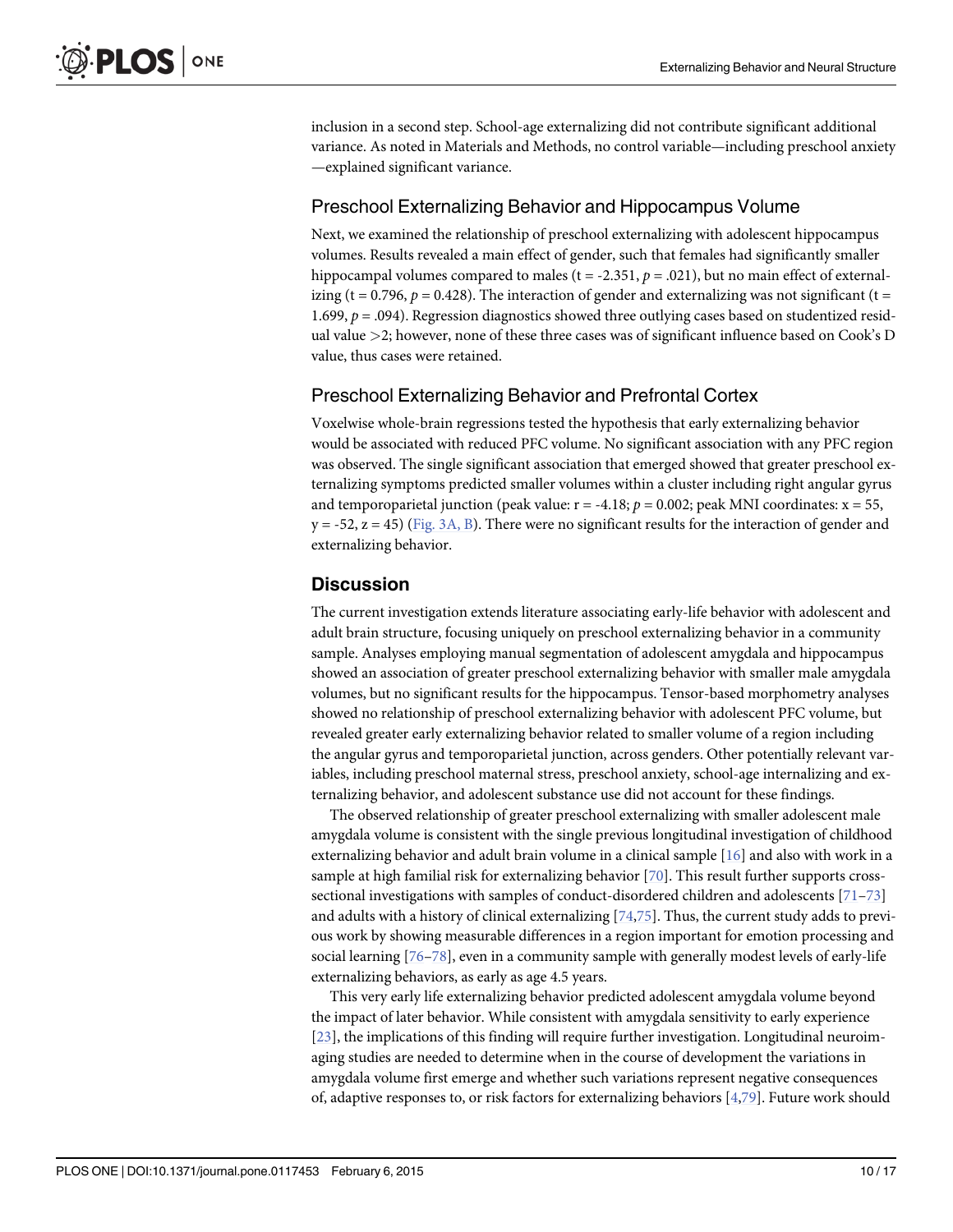

[Fig 3. G](#page-9-0)reater preschool externalizing behavior relates to smaller right angular gyrus and temporoparietal junction, across genders. A) Coronal, sagittal, and axial views; coordinates indicate cluster peak, within the angular gyrus. B) Correlation of individual subject cluster volume and preschool externalizing behavior (full sample:  $r = -0.536$ ,  $p = 0.000000705$ ; male:  $r = -0.584$ ,  $p = 0.000355$ ; female  $r = -0.607$ ,  $p = 0.0000199$ ).

doi:10.1371/journal.pone.0117453.g003

<span id="page-10-0"></span>**PLOS I** 

ONE

also examine the role of functional amygdala responses and behavioral differences influenced by the amygdala, such as sensitivity to punishment and threat, in the relationship between amygdala structure and externalizing behavior [\[80](#page-15-0)]. It is possible that early life behavior is particularly relevant to later brain structure in a community sample with primarily non-clinical externalizing behavior; it is an open question whether this pattern might be seen in samples of clinical externalizing disorders, or whether in those samples later trait behavior is equally or more predictive.

Of note, the present amygdala findings also complement longitudinal research relating early inhibited temperament—which has been linked to internalizing symptoms—to larger adult amygdala volume  $[14]$  $[14]$  $[14]$ , and in doing so highlight overlap in neural circuits associated with childhood internalizing and externalizing disorders. Given the complex structure of the amygdala [\[81\]](#page-16-0) and its role in emotion and behavior, it may be fruitful to examine timing, directionality, and degree of structural amygdala variation and the role this plays in comorbidity [[82,83](#page-16-0)]. Gender may be particularly important to consider in this pursuit, given gender differences in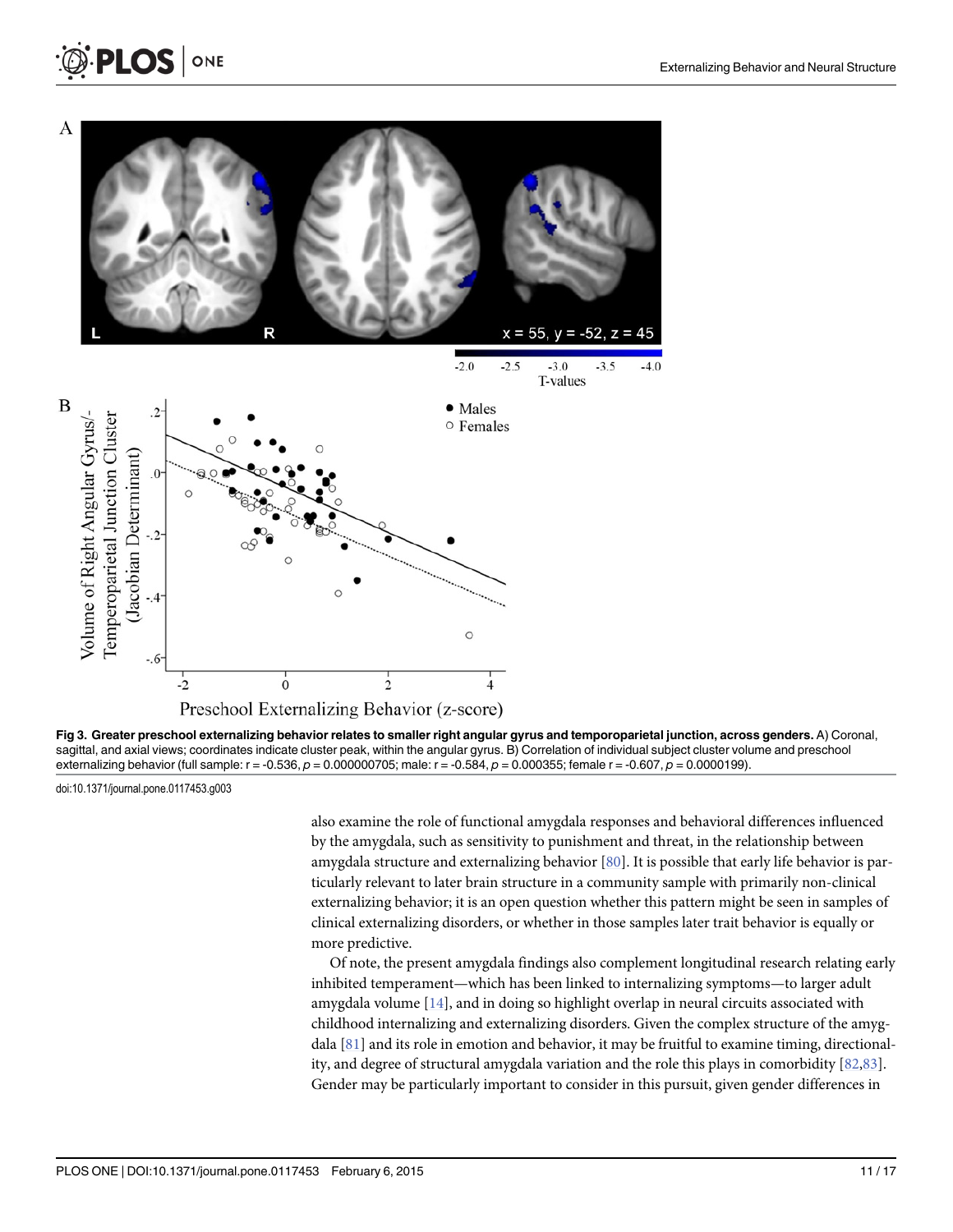<span id="page-11-0"></span>prevalence and course of internalizing and externalizing disorders [\[84,85](#page-16-0)] as well as in neural development, structure, and function [[32](#page-13-0),[86](#page-16-0)–[88\]](#page-16-0).

Contrary to our a priori hypothesis, we did not find an association between externalizing behavior and smaller volume within the PFC using tensor-based morphometry. We did however uncover a relationship between greater early externalizing and smaller volumes near the right angular gyrus and temporoparietal junction, across genders. This finding is consistent with studies showing decreased temporal lobe  $[89-91]$  $[89-91]$  $[89-91]$  $[89-91]$  $[89-91]$  and parietal volumes  $[71]$  in clinical samples and complements research related to clinical externalizing, including studies implicating the angular gyrus in making moral judgments  $[92]$  and the temporoparietal junction in decoding others' emotional states [\[93\]](#page-16-0) and acting altruistically [\[94](#page-16-0)]. In contrast, the present TBM results were not consistent with research showing reduced PFC (i.e., ventromedial PFC, orbitofrontal cortex) in clinical samples  $[2,3,95]$  $[2,3,95]$  $[2,3,95]$ . It is also noteworthy that TBM analyses did not uncover amygdala volume differences detected with manual segmentation. We believe this discrepancy is due to the greater precision of manual segmentation and possibly due to testing of the manually segmented amygdala as an a priori region of interest, thus not requiring correction for multiple comparisons.

Although several studies have linked variability in hippocampal volume with externalizing behavior  $[4,20,21]$  $[4,20,21]$ , the present study did not. This null finding may suggest specificity for the relationship of early externalizing behavior with amygdala, but not hippocampal, volume at adolescence. Alternatively, effects may have reached significance with a larger sample or one with higher levels of severe externalizing behavior.

Several limitations of the current investigation deserve note. Particularly, the early behaviors studied here are not equivalent to or predictors of violent or clinically aggressive behaviors or psychopathic personality, and care must be taken not to equate these two phenotypes. The present study also cannot speak to causality—it remains an open question whether early-life behaviors are a symptom of early neural abnormalities, or a risk factor for neural dysregulation later in development. In addition, we cannot rule out that differences between our work and previous studies relate to differences in methodological approach to segmentation.

In summary, the present study provides unique evidence for a relationship between early childhood externalizing behavior and adolescent amygdala volume in males, as well as angular gyrus and temporoparietal junction volume across genders. This work augments existing literature on externalizing behavior by examining the relationship between early life externalizing and adolescent brain structure in a community sample. Strengths include longitudinal design, rigorous manual segmentation of key subcortical structures, TBM with particular strengths for pediatric populations, multi-informant measures of externalizing, and inclusion of both genders. Much future investigation will be required to clarify and expand our knowledge of externalizing syndromes and their neural correlates across genders.

#### Acknowledgments

The authors acknowledge the work of the investigators and staff of the Wisconsin Study of Families and Work and the Waisman Laboratory for Brain Imaging and Behavior as well as the statistical and methodological consultation of Brendon Nacewicz, Stacey Schaefer, and John Curtin of the University of Wisconsin–Madison and Birdie Shirtcliff of Iowa State University.

#### Author Contributions

Conceived and designed the experiments: JZKC MJE RJD. Performed the experiments: JZKC JMA DES MJS. Analyzed the data: JZKC JMA JLH DES MJS MJE RJD. Contributed reagents/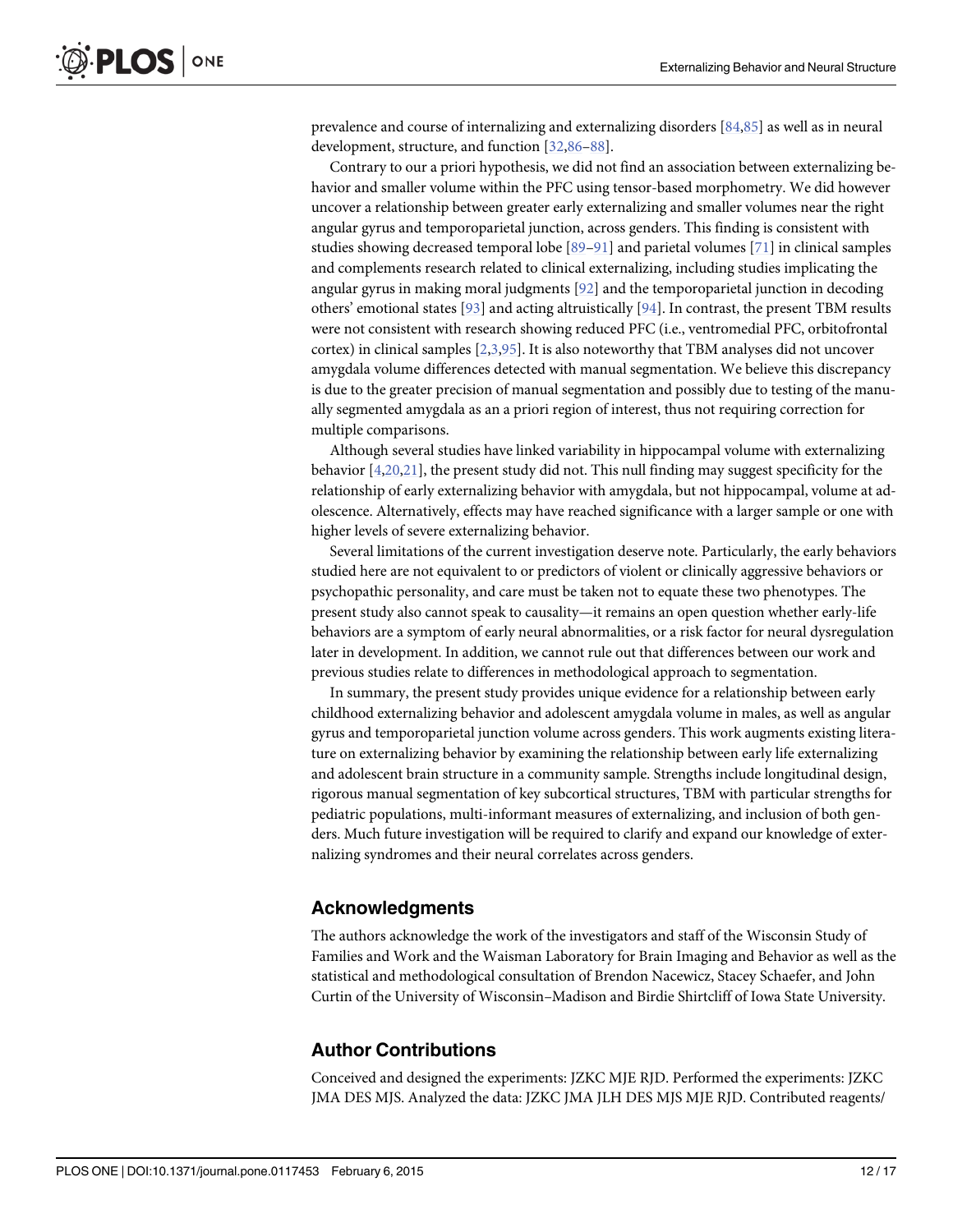<span id="page-12-0"></span>materials/analysis tools: MJE RJD NHK. Wrote the paper: JZKC JMA JLH DES MJS MK NHK MJE RJD.

#### **References**

- [1.](#page-1-0) Yang Y, Raine A (2009) Prefrontal structural and functional brain imaging findings in antisocial, violent, and psychopathic individuals: a meta-analysis. Psychiatry Res 174: 81–88. doi: [10.1016/j.](http://dx.doi.org/10.1016/j.pscychresns.2009.03.012) [pscychresns.2009.03.012](http://dx.doi.org/10.1016/j.pscychresns.2009.03.012) PMID: [19833485](http://www.ncbi.nlm.nih.gov/pubmed/19833485)
- [2.](#page-1-0) Anderson NE, Kiehl KA (2012) The psychopath magnetized: insights from brain imaging. Trends Cogn Sci 16: 52–60. doi: [10.1016/j.tics.2011.11.008](http://dx.doi.org/10.1016/j.tics.2011.11.008) PMID: [22177031](http://www.ncbi.nlm.nih.gov/pubmed/22177031)
- [3.](#page-1-0) Blair RJR (2013) The neurobiology of psychopathic traits in youths. Nat Rev Neurosci 14: 786–799. doi: [10.1038/nrn3577](http://dx.doi.org/10.1038/nrn3577) PMID: [24105343](http://www.ncbi.nlm.nih.gov/pubmed/24105343)
- [4.](#page-1-0) Visser TAW, Ohan JL, Whittle S, Yücel M, Simmons JG, et al. (2013) Sex differences in structural brain asymmetry predict overt aggression in early adolescents. Soc Cogn Affect Neurosci. doi: [10.1093/](http://dx.doi.org/10.1093/scan/nst013) [scan/nst013](http://dx.doi.org/10.1093/scan/nst013) PMID: [24369435](http://www.ncbi.nlm.nih.gov/pubmed/24369435)
- [5.](#page-1-0) Etkin A, Wager TD (2007) Functional neuroimaging of anxiety: a meta-analysis of emotional processing in PTSD, social anxiety disorder, and specific phobia. Am J Psychiatry 164: 1476–1488. doi: [10.1176/](http://dx.doi.org/10.1176/appi.ajp.2007.07030504) [appi.ajp.2007.07030504](http://dx.doi.org/10.1176/appi.ajp.2007.07030504) PMID: [17898336](http://www.ncbi.nlm.nih.gov/pubmed/17898336)
- [6.](#page-1-0) Hamilton JP, Etkin A, Furman DJ, Lemus MG, Johnson RF, et al. (2012) Functional neuroimaging of major depressive disorder: a meta-analysis and new integration of base line activation and neural response data. Am J Psychiatry 169: 693–703. doi: [10.1176/appi.ajp.2012.11071105](http://dx.doi.org/10.1176/appi.ajp.2012.11071105) PMID: [22535198](http://www.ncbi.nlm.nih.gov/pubmed/22535198)
- [7.](#page-1-0) Giedd JN, Stockman M, Weddle C, Liverpool M, Alexander-Bloch A, et al. (2010) Anatomic magnetic resonance imaging of the developing child and adolescent brain and effects of genetic variation. Neuropsychol Rev 20: 349–361. doi: [10.1007/s11065](http://dx.doi.org/10.1007/s11065–010–9151–9)–010–9151–9 PMID: [21069466](http://www.ncbi.nlm.nih.gov/pubmed/21069466)
- [8.](#page-1-0) Somerville LH, Casey BJ (2010) Developmental neurobiology of cognitive control and motivational systems. Curr Opin Neurobiol 20: 236–241. doi: [10.1016/j.conb.2010.01.006](http://dx.doi.org/10.1016/j.conb.2010.01.006) PMID: [20167473](http://www.ncbi.nlm.nih.gov/pubmed/20167473)
- [9.](#page-1-0) Costello EJ, Copeland W, Angold A (2011) Trends in psychopathology across the adolescent years: what changes when children become adolescents, and when adolescents become adults? J Child Psychol Psychiatry 52: 1015–1025. doi: 10.1111/j.1469–[7610.2011.02446.x](http://dx.doi.org/10.1111/j.1469–7610.2011.02446.x) PMID: [21815892](http://www.ncbi.nlm.nih.gov/pubmed/21815892)
- [10.](#page-1-0) Merikangas KR, He J-P, Burstein M, Swanson SA, Avenevoli S, et al. (2010) Lifetime prevalence of mental disorders in U.S. adolescents: results from the National Comorbidity Survey Replication—Adolescent Supplement (NCS-A). J Am Acad Child Adolesc Psychiatry 49: 980–989. doi: [10.1016/j.jaac.](http://dx.doi.org/10.1016/j.jaac.2010.05.017) [2010.05.017](http://dx.doi.org/10.1016/j.jaac.2010.05.017) PMID: [20855043](http://www.ncbi.nlm.nih.gov/pubmed/20855043)
- [11.](#page-1-0) Schwartz CE, Wright CI, Shin LM, Kagan J, Rauch SL (2003) Inhibited and uninhibited infants "grown up": adult amygdalar response to novelty. Science 300: 1952–1953. doi: [10.1126/science.1083703](http://dx.doi.org/10.1126/science.1083703) PMID: [12817151](http://www.ncbi.nlm.nih.gov/pubmed/12817151)
- 12. Schwartz CE, Kunwar PS, Greve DN, Moran LR, Viner JC, et al. (2010) Structural differences in adult orbital and ventromedial prefrontal cortex predicted by infant temperament at 4 months of age. Arch Gen Psychiatry 67: 78–84. doi: [10.1001/archgenpsychiatry.2009.171](http://dx.doi.org/10.1001/archgenpsychiatry.2009.171) PMID: [20048225](http://www.ncbi.nlm.nih.gov/pubmed/20048225)
- 13. Schwartz CE, Kunwar PS, Greve DN, Kagan J, Snidman NC, et al. (2012) A phenotype of early infancy predicts reactivity of the amygdala in male adults. Mol Psychiatry 17: 1042-1050. doi: [10.1038/mp.](http://dx.doi.org/10.1038/mp.2011.96) [2011.96](http://dx.doi.org/10.1038/mp.2011.96) PMID: [21894151](http://www.ncbi.nlm.nih.gov/pubmed/21894151)
- [14.](#page-10-0) Hill SY, Tessner K, Wang S, Carter H, McDermott M (2010) Temperament at 5 years of age predicts amygdala and orbitofrontal volume in the right hemisphere in adolescence. Psychiatry Res 182: 14– 21. doi: [10.1016/j.pscychresns.2009.11.006](http://dx.doi.org/10.1016/j.pscychresns.2009.11.006) PMID: [20236805](http://www.ncbi.nlm.nih.gov/pubmed/20236805)
- 15. Burghy CA, Stodola DE, Ruttle PL, Molloy EK, Armstrong JM, et al. (2012) Developmental pathways to amygdala-prefrontal function and internalizing symptoms in adolescence. Nat Neurosci 15: 1736– 1741. doi: [10.1038/nn.3257](http://dx.doi.org/10.1038/nn.3257) PMID: [23143517](http://www.ncbi.nlm.nih.gov/pubmed/23143517)
- [16.](#page-1-0) Pardini DA, Raine A, Erickson K, Loeber R (2014) Lower amygdala volume in men is associated with childhood aggression, early psychopathic traits, and future violence. Biol Psychiatry 75: 73–80. doi: [10.1016/j.biopsych.2013.04.003](http://dx.doi.org/10.1016/j.biopsych.2013.04.003) PMID: [23647988](http://www.ncbi.nlm.nih.gov/pubmed/23647988)
- [17.](#page-1-0) Wallace GL, White SF, Robustelli B, Sinclair S, Hwang S, et al. (2014) Cortical and subcortical abnormalities in youths with conduct disorder and elevated callous-unemotional traits. J Am Acad Child Adolesc Psychiatry 53: 456–465.e1. doi: [10.1016/j.jaac.2013.12.008](http://dx.doi.org/10.1016/j.jaac.2013.12.008) PMID: [24655655](http://www.ncbi.nlm.nih.gov/pubmed/24655655)
- [18.](#page-1-0) Raine A, Lencz T, Bihrle S, LaCasse L, Colletti P (2000) Reduced prefrontal gray matter volume and reduced autonomic activity in antisocial personality disorder. Arch Gen Psychiatry 57: 119–127; discussion 128–129. PMID: [10665614](http://www.ncbi.nlm.nih.gov/pubmed/10665614)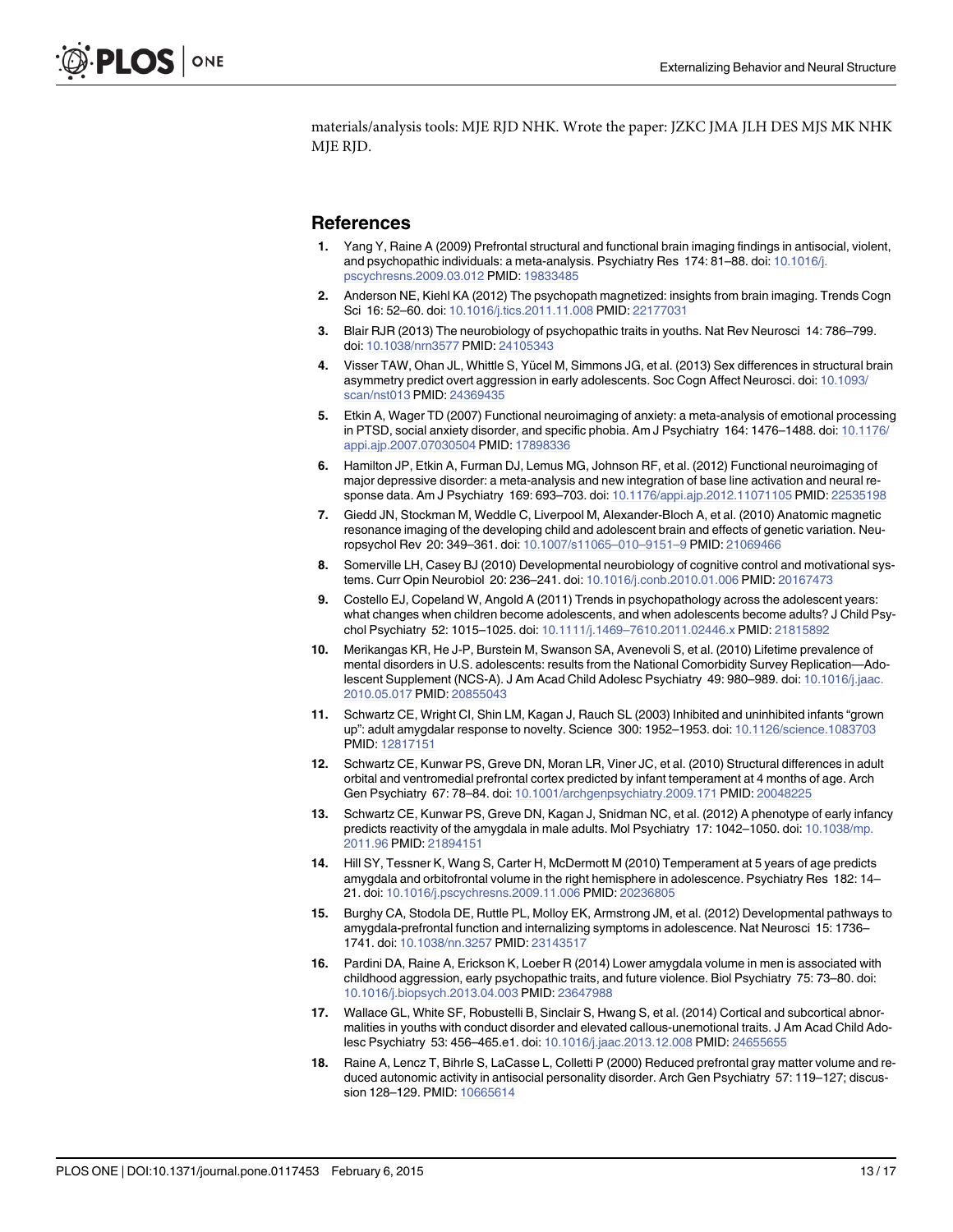- <span id="page-13-0"></span>[19.](#page-1-0) Crowe SL, Blair RJR (2008) The development of antisocial behavior: what can we learn from functional neuroimaging studies? Dev Psychopathol 20: 1145–1159. doi: [10.1017/S0954579408000540](http://dx.doi.org/10.1017/S0954579408000540) PMID: [18838035](http://www.ncbi.nlm.nih.gov/pubmed/18838035)
- [20.](#page-1-0) Laakso MP, Vaurio O, Koivisto E, Savolainen L, Eronen M, et al. (2001) Psychopathy and the posterior hippocampus. Behav Brain Res 118: 187-193. PMID: [11164516](http://www.ncbi.nlm.nih.gov/pubmed/11164516)
- [21.](#page-1-0) Raine A, Ishikawa SS, Arce E, Lencz T, Knuth KH, et al. (2004) Hippocampal structural asymmetry in unsuccessful psychopaths. Biol Psychiatry 55: 185-191. PMID: [14732599](http://www.ncbi.nlm.nih.gov/pubmed/14732599)
- [22.](#page-1-0) Maren S, Phan KL, Liberzon I (2013) The contextual brain: implications for fear conditioning, extinction and psychopathology. Nat Rev Neurosci 14: 417–428. doi: [10.1038/nrn3492](http://dx.doi.org/10.1038/nrn3492) PMID: [23635870](http://www.ncbi.nlm.nih.gov/pubmed/23635870)
- [23.](#page-1-0) Davidson RJ, McEwen BS (2012) Social influences on neuroplasticity: stress and interventions to promote well-being. Nat Neurosci 15: 689–695. doi: [10.1038/nn.3093](http://dx.doi.org/10.1038/nn.3093) PMID: [22534579](http://www.ncbi.nlm.nih.gov/pubmed/22534579)
- [24.](#page-1-0) Lupien SJ, McEwen BS, Gunnar MR, Heim C (2009) Effects of stress throughout the lifespan on the brain, behaviour and cognition. Nat Rev Neurosci 10: 434–445. doi: [10.1038/nrn2639](http://dx.doi.org/10.1038/nrn2639) PMID: [19401723](http://www.ncbi.nlm.nih.gov/pubmed/19401723)
- [25.](#page-7-0) Hanson JL, Chung MK, Avants BB, Shirtcliff EA, Gee JC, et al. (2010) Early stress is associated with alterations in the orbitofrontal cortex: A tensor-based morphometry investigation of brain structure and behavioral risk. J Neurosci 30: 7466–7472. doi: [10.1523/JNEUROSCI.0859](http://dx.doi.org/10.1523/JNEUROSCI.0859–10.2010)–10.2010 PMID: [20519521](http://www.ncbi.nlm.nih.gov/pubmed/20519521)
- [26.](#page-1-0) Whittle S, Dennison M, Vijayakumar N, Simmons JG, Yücel M, et al. (2013) Childhood maltreatment and psychopathology affect brain development during adolescence. J Am Acad Child Adolesc Psychiatry 52: 940–952.e1. doi: [10.1016/j.jaac.2013.06.007](http://dx.doi.org/10.1016/j.jaac.2013.06.007) PMID: [23972696](http://www.ncbi.nlm.nih.gov/pubmed/23972696)
- [27.](#page-1-0) Martín-Santos R, Fagundo AB, Crippa JA, Atakan Z, Bhattacharyya S, et al. (2010) Neuroimaging in cannabis use: a systematic review of the literature. Psychol Med 40: 383–398. doi: [10.1017/](http://dx.doi.org/10.1017/S0033291709990729) [S0033291709990729](http://dx.doi.org/10.1017/S0033291709990729) PMID: [19627647](http://www.ncbi.nlm.nih.gov/pubmed/19627647)
- 28. Bühler M, Mann K (2011) Alcohol and the human brain: a systematic review of different neuroimaging methods. Alcohol Clin Exp Res 35: 1771–1793. doi: [10.1111/j.1530-0277.2011.01540.x](http://dx.doi.org/10.1111/j.1530-0277.2011.01540.x) PMID: [21777260](http://www.ncbi.nlm.nih.gov/pubmed/21777260)
- 29. Schiffer B, Müller BW, Scherbaum N, Hodgins S, Forsting M, et al. (2011) Disentangling structural brain alterations associated with violent behavior from those associated with substance use disorders. Arch Gen Psychiatry 68: 1039–1049. doi: [10.1001/archgenpsychiatry.2011.61](http://dx.doi.org/10.1001/archgenpsychiatry.2011.61) PMID: [21646569](http://www.ncbi.nlm.nih.gov/pubmed/21646569)
- [30.](#page-1-0) Mackey S, Paulus M (2013) Are there volumetric brain differences associated with the use of cocaine and amphetamine-type stimulants? Neurosci Biobehav Rev 37: 300–316. doi: [10.1016/j.neubiorev.](http://dx.doi.org/10.1016/j.neubiorev.2012.12.003) [2012.12.003](http://dx.doi.org/10.1016/j.neubiorev.2012.12.003) PMID: [23253945](http://www.ncbi.nlm.nih.gov/pubmed/23253945)
- [31.](#page-1-0) Zahn-Waxler C, Shirtcliff EA, Marceau K (2008) Disorders of childhood and adolescence: gender and psychopathology. Annu Rev Clin Psychol 4: 275–303. doi: [10.1146/annurev.clinpsy.3.022806.091358](http://dx.doi.org/10.1146/annurev.clinpsy.3.022806.091358) PMID: [18370618](http://www.ncbi.nlm.nih.gov/pubmed/18370618)
- [32.](#page-1-0) Lenroot RK, Giedd JN (2010) Sex differences in the adolescent brain. Brain Cogn 72: 46. doi: [10.1016/](http://dx.doi.org/10.1016/j.bandc.2009.10.008) [j.bandc.2009.10.008](http://dx.doi.org/10.1016/j.bandc.2009.10.008) PMID: [19913969](http://www.ncbi.nlm.nih.gov/pubmed/19913969)
- [33.](#page-1-0) Yoon U, Perusse D, Lee J-M, Evans AC (2011) Genetic and environmental influences on structural var-iability of the brain in pediatric twin: Deformation based morphometry. Neurosci Lett 493: 8-13. doi: [10.](http://dx.doi.org/10.1016/j.neulet.2011.01.070) [1016/j.neulet.2011.01.070](http://dx.doi.org/10.1016/j.neulet.2011.01.070) PMID: [21296128](http://www.ncbi.nlm.nih.gov/pubmed/21296128)
- [34.](#page-1-0) Meintjes EM, Narr KL, van der Kouwe AJW, Molteno CD, Pirnia T, et al. (n.d.) A tensor-based morphometry analysis of regional differences in brain volume in Relation to prenatal alcohol exposure. NeuroImage Clin. Available: [http://www.sciencedirect.com/science/article/pii/S221315821400045X.](http://www.sciencedirect.com/science/article/pii/S221315821400045X) Accessed 24 May 2014.
- [35.](#page-1-0) Hyde JS, Klein MH, Essex MJ, Clark R (1995) Maternity leave and women's mental health. Psychol Women Q 19: 257–285. doi: 10.1111/j.1471–[6402.1995.tb00291.x.](http://dx.doi.org/10.1111/j.1471–6402.1995.tb00291.x)
- [36.](#page-6-0) Fox J, editor (1991) Regression diagnostics: an introduction. 1st ed. Newbury Park, CA: Sage Publications, Inc. 96 p. PMID: [25144101](http://www.ncbi.nlm.nih.gov/pubmed/25144101)
- [37.](#page-2-0) Behar L, Stringfield S (1974) A behavior rating scale for the preschool child. Dev Psychol 10: 601–610. doi: [10.1037/h0037058](http://dx.doi.org/10.1037/h0037058).
- [38.](#page-2-0) Boyce WT, Essex MJ, Woodward HR, Measelle JR, Ablow JC, et al. (2002) The confluence of mental, physical, social and academic difficulties in middle childhood. I: Exploring the "headwaters" of early life moribdities. J Am Acad Child Adolesc Psychiatry 41: 580–587. doi: [10.1097/00004583](http://dx.doi.org/10.1097/00004583–200205000–00016)–200205000– [00016](http://dx.doi.org/10.1097/00004583–200205000–00016) PMID: [12014791](http://www.ncbi.nlm.nih.gov/pubmed/12014791)
- [39.](#page-2-0) Essex MJ, Boyce WT, Goldstein LH, Armstrong JM, Kraemer HC, et al. (2002) The confluence of mental, physical, social and academic difficulties in middle childhood. II: Developing the MacArthur Health and Behavior Questionnaire. J Am Acad Child Adolesc Psychiatry 41: 588–603. doi: [10.1097/](http://dx.doi.org/10.1097/00004583–200205000–00017) 00004583–[200205000](http://dx.doi.org/10.1097/00004583–200205000–00017)–00017 PMID: [12014792](http://www.ncbi.nlm.nih.gov/pubmed/12014792)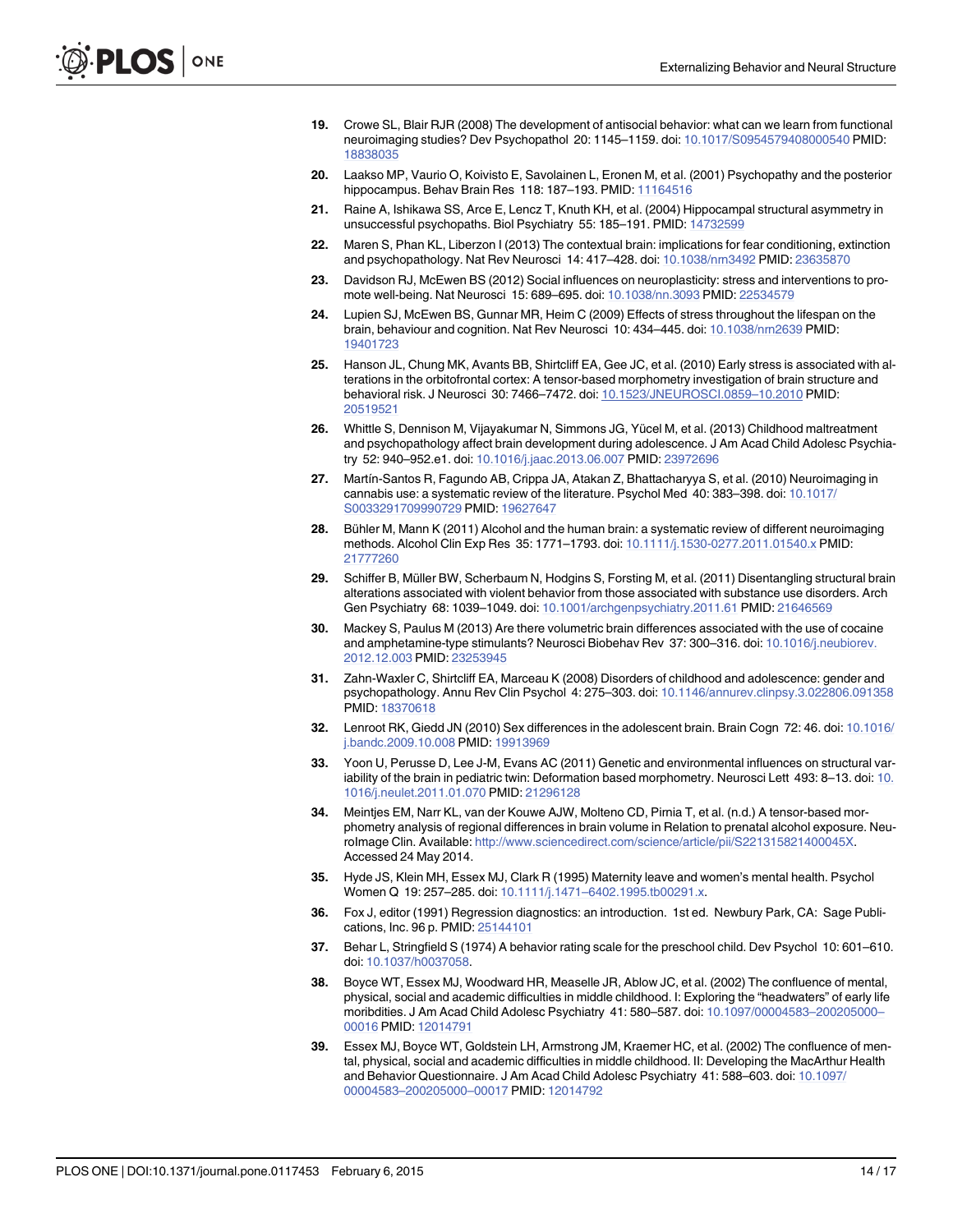- <span id="page-14-0"></span>[40.](#page-2-0) Ablow JC, Measelle JR, Kraemer HC, Harrington R, Luby J, et al. (1999) The MacArthur Three-City Outcome Study: evaluating multi-informant measures of young children's symptomatology. J Am Acad Child Adolesc Psychiatry 38: 1580–1590. doi: [10.1097/00004583](http://dx.doi.org/10.1097/00004583–199912000–00020)–199912000–00020 PMID: [10596259](http://www.ncbi.nlm.nih.gov/pubmed/10596259)
- [41.](#page-2-0) Burk LR, Armstrong JM, Park J-H, Zahn-Waxler C, Klein MH, et al. (2011) Stability of early identified aggressive victim status in elementary school and associations with later mental health problems and functional impairments. J Abnorm Child Psychol 39: 225–238. doi: [10.1007/s10802](http://dx.doi.org/10.1007/s10802–010–9454–6)–010–9454–6 PMID: [20811772](http://www.ncbi.nlm.nih.gov/pubmed/20811772)
- [42.](#page-2-0) Kraemer HC, Measelle JR, Ablow JC, Essex MJ, Boyce WT, et al. (2003) A new approach to integrating data from multiple informants in psychiatric assessment and research: mixing and matching contexts and perspectives. Am J Psychiatry 160: 1566–1577. doi: [10.1176/appi.ajp.160.9.1566](http://dx.doi.org/10.1176/appi.ajp.160.9.1566) PMID: [12944328](http://www.ncbi.nlm.nih.gov/pubmed/12944328)
- [43.](#page-2-0) Essex MJ, Klein MH, Cho E, Kalin NH (2002) Maternal stress beginning in infancy may sensitize children to later stress exposure: effects on cortisol and behavior. Biol Psychiatry 52: 776–784. PMID: [12372649](http://www.ncbi.nlm.nih.gov/pubmed/12372649)
- [44.](#page-3-0) Tanner JM (1962) Growth at adolescence. (2nd ed.). Springfield, Ill.: Thomas. PMID: [14041601](http://www.ncbi.nlm.nih.gov/pubmed/14041601)
- [45.](#page-3-0) Morris NM, Udry JR (1980) Validation of a self-administered instrument to assess stage of adolescent development. J Youth Adolesc 9: 271–280. doi: [10.1007/BF02088471](http://dx.doi.org/10.1007/BF02088471) PMID: [24318082](http://www.ncbi.nlm.nih.gov/pubmed/24318082)
- [46.](#page-3-0) Petersen AC, Crockett L, Richards M, Boxer A (1988) A self-report measure of pubertal status: Reliability, validity, and initial norms. J Youth Adolesc 17: 117–133. doi: [10.1007/BF01537962](http://dx.doi.org/10.1007/BF01537962) PMID: [24277579](http://www.ncbi.nlm.nih.gov/pubmed/24277579)
- [47.](#page-3-0) Shirtcliff EA, Dahl RE, Pollak SD (2009) Pubertal development: correspondence between hormonal and physical development. Child Dev 80: 327–337. doi: 10.1111/j.1467–[8624.2009.01263.x](http://dx.doi.org/10.1111/j.1467–8624.2009.01263.x) PMID: [19466995](http://www.ncbi.nlm.nih.gov/pubmed/19466995)
- [48.](#page-3-0) Ellis BJ, Shirtcliff EA, Boyce WT, Deardorff J, Essex MJ (2011) Quality of early family relationships and the timing and tempo of puberty: effects depend on biological sensitivity to context. Dev Psychopathol 23: 85–99. doi: [10.1017/S0954579410000660](http://dx.doi.org/10.1017/S0954579410000660) PMID: [21262041](http://www.ncbi.nlm.nih.gov/pubmed/21262041)
- [49.](#page-3-0) Burk LR, Armstrong JM, Goldsmith HH, Klein MH, Strauman TJ, et al. (2011) Sex, temperament, and family context: how the interaction of early factors differentially predict adolescent alcohol use and are mediated by proximal adolescent factors. Psychol Addict Behav 25: 1–15. doi: [10.1037/a0022349](http://dx.doi.org/10.1037/a0022349) PMID: [21443307](http://www.ncbi.nlm.nih.gov/pubmed/21443307)
- [50.](#page-3-0) Zhang Y, Brady M, Smith S (2001) Segmentation of brain MR images through a hidden Markov random field model and the expectation-maximization algorithm. IEEE Trans Med Imaging 20: 45–57. doi: [10.](http://dx.doi.org/10.1109/42.906424) [1109/42.906424](http://dx.doi.org/10.1109/42.906424) PMID: [11293691](http://www.ncbi.nlm.nih.gov/pubmed/11293691)
- [51.](#page-3-0) Nacewicz BM, Dalton KM, Johnstone T, Long MT, McAuliff EM, et al. (2006) Amygdala volume and nonverbal social impairment in adolescent and adult males with autism. Arch Gen Psychiatry 63: 1417–1428. doi: [10.1001/archpsyc.63.12.1417](http://dx.doi.org/10.1001/archpsyc.63.12.1417) PMID: [17146016](http://www.ncbi.nlm.nih.gov/pubmed/17146016)
- [52.](#page-3-0) Convit A, McHugh P, Wolf OT, de Leon MJ, Bobinski M, et al. (1999) MRI volume of the amygdala: a reliable method allowing separation from the hippocampal formation. Psychiatry Res 90: 113–123. PMID: [10482383](http://www.ncbi.nlm.nih.gov/pubmed/10482383)
- [53.](#page-3-0) Morey RA, Petty CM, Xu Y, Hayes JP, Wagner HR 2nd, et al. (2009) A comparison of automated segmentation and manual tracing for quantifying hippocampal and amygdala volumes. NeuroImage 45: 855–866. doi: [10.1016/j.neuroimage.2008.12.033](http://dx.doi.org/10.1016/j.neuroimage.2008.12.033) PMID: [19162198](http://www.ncbi.nlm.nih.gov/pubmed/19162198)
- [54.](#page-3-0) Hanson JL, Suh JW, Nacewicz BM, Sutterer MJ, Cayo AA, et al. (2012) Robust automated amygdala segmentation via multi-atlas diffeomorphic registration. Front Neurosci 6: 166. doi: [10.3389/fnins.2012.](http://dx.doi.org/10.3389/fnins.2012.00166) [00166](http://dx.doi.org/10.3389/fnins.2012.00166) PMID: [23226114](http://www.ncbi.nlm.nih.gov/pubmed/23226114)
- [55.](#page-3-0) Mai JK, Assheuer J, Paxinos G (1997) Atlas of the human brain. San Diego, CA: Academic Press. 338 p. PMID: [25165803](http://www.ncbi.nlm.nih.gov/pubmed/25165803)
- [56.](#page-3-0) Duvernoy HM, Bourgouin P (1999) The human brain: surface, three-dimensional sectional anatomy with MRI, and blood supply. Springer. 452 p. PMID: [25506965](http://www.ncbi.nlm.nih.gov/pubmed/25506965)
- [57.](#page-4-0) Malykhin NV, Bouchard TP, Ogilvie CJ, Coupland NJ, Seres P, et al. (2007) Three-dimensional volumetric analysis and reconstruction of amygdala and hippocampal head, body and tail. Psychiatry Res 155: 155–165. doi: [10.1016/j.pscychresns.2006.11.011](http://dx.doi.org/10.1016/j.pscychresns.2006.11.011) PMID: [17493789](http://www.ncbi.nlm.nih.gov/pubmed/17493789)
- [58.](#page-4-0) Amaral DG, Scharfman HE, Lavenex P (2007) The dentate gyrus: fundamental neuroanatomical organization (dentate gyrus for dummies). Prog Brain Res 163: 3–22. doi: [10.1016/S0079](http://dx.doi.org/10.1016/S0079–6123(07)63001–5)–6123(07) [63001](http://dx.doi.org/10.1016/S0079–6123(07)63001–5)–5 PMID: [17765709](http://www.ncbi.nlm.nih.gov/pubmed/17765709)
- [59.](#page-4-0) Pruessner JC, Li LM, Serles W, Pruessner M, Collins DL, et al. (2000) Volumetry of hippocampus and amygdala with high-resolution MRI and three-dimensional analysis software: minimizing the discrepancies between laboratories. Cereb Cortex N Y N 1991 10: 433–442. PMID: [10769253](http://www.ncbi.nlm.nih.gov/pubmed/10769253)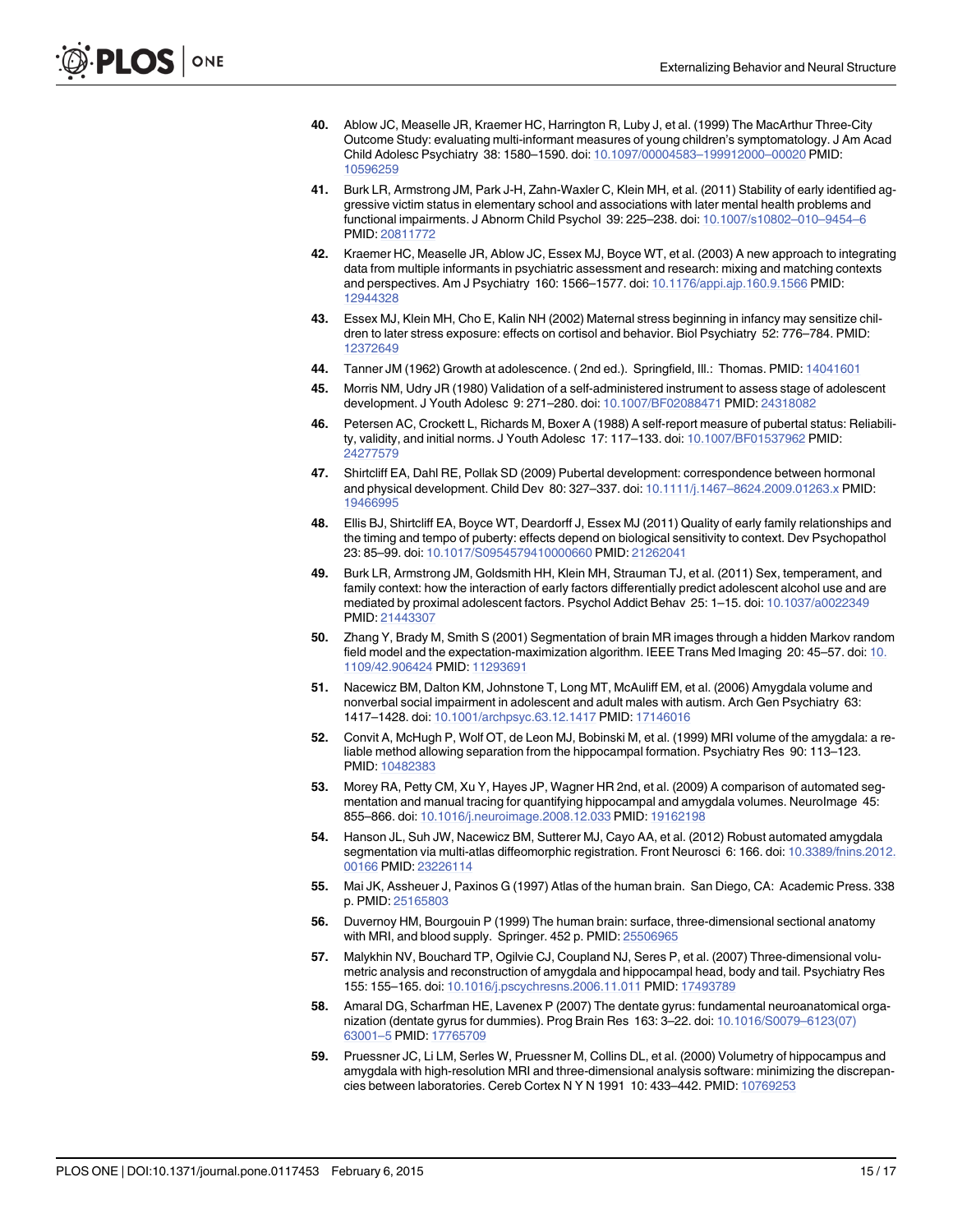- <span id="page-15-0"></span>[60.](#page-4-0) Rusch BD, Abercrombie HC, Oakes TR, Schaefer SM, Davidson RJ (2001) Hippocampal morphometry in depressed patients and control subjects: relations to anxiety symptoms. Biol Psychiatry 50: 960– 964. PMID: [11750892](http://www.ncbi.nlm.nih.gov/pubmed/11750892)
- [61.](#page-4-0) Dalton KM, Nacewicz BM, Johnstone T, Schaefer HS, Gernsbacher MA, et al. (2005) Gaze fixation and the neural circuitry of face processing in autism. Nat Neurosci 8: 519–526. doi: [10.1038/nn1421](http://dx.doi.org/10.1038/nn1421) PMID: [15750588](http://www.ncbi.nlm.nih.gov/pubmed/15750588)
- [62.](#page-4-0) Avants B, Gee JC (2004) Geodesic estimation for large deformation anatomical shape averaging and interpolation. NeuroImage 23 Suppl 1: S139–S150. doi: [10.1016/j.neuroimage.2004.07.010](http://dx.doi.org/10.1016/j.neuroimage.2004.07.010) PMID: [15501083](http://www.ncbi.nlm.nih.gov/pubmed/15501083)
- [63.](#page-4-0) Klein A, Andersson J, Ardekani BA, Ashburner J, Avants B, et al. (2009) Evaluation of 14 nonlinear deformation algorithms applied to human brain MRI registration. NeuroImage 46: 786–802. doi: [10.1016/](http://dx.doi.org/10.1016/j.neuroimage.2008.12.037) [j.neuroimage.2008.12.037](http://dx.doi.org/10.1016/j.neuroimage.2008.12.037) PMID: [19195496](http://www.ncbi.nlm.nih.gov/pubmed/19195496)
- [64.](#page-4-0) Worsley KJ, Liao CH, Aston J, Petre V, Duncan GH, et al. (2002) A general statistical analysis for fMRI data. NeuroImage 15: 1–15. doi: [10.1006/nimg.2001.0933](http://dx.doi.org/10.1006/nimg.2001.0933) PMID: [11771969](http://www.ncbi.nlm.nih.gov/pubmed/11771969)
- [65.](#page-4-0) Avants B, Duda JT, Kim J, Zhang H, Pluta J, et al. (2008) Multivariate analysis of structural and diffusion imaging in traumatic brain injury. Acad Radiol 15: 1360–1375. doi: [10.1016/j.acra.2008.07.007](http://dx.doi.org/10.1016/j.acra.2008.07.007) PMID: [18995188](http://www.ncbi.nlm.nih.gov/pubmed/18995188)
- [66.](#page-7-0) Worsley KJ, Taylor JE, Tomaiuolo F, Lerch J (2004) Unified univariate and multivariate random field theory. NeuroImage 23 Suppl 1: S189–S195. doi: [10.1016/j.neuroimage.2004.07.026](http://dx.doi.org/10.1016/j.neuroimage.2004.07.026) PMID: [15501088](http://www.ncbi.nlm.nih.gov/pubmed/15501088)
- [67.](#page-7-0) Bornstein MH, Hahn C-S, Suwalsky JTD (2013) Language and internalizing and externalizing behavioral adjustment: developmental pathways from childhood to adolescence. Dev Psychopathol 25: 857– 878. doi: [10.1017/S0954579413000217](http://dx.doi.org/10.1017/S0954579413000217) PMID: [23880396](http://www.ncbi.nlm.nih.gov/pubmed/23880396)
- [68.](#page-7-0) Lemery-Chalfant K, Schreiber JE, Schmidt NL, Van Hulle CA, Essex MJ, et al. (2007) Assessing internalizing, externalizing, and attention problems in young children: validation of the MacArthur HBQ. J Am Acad Child Adolesc Psychiatry 46: 1315–1323. doi: [10.1097/chi.0b013e3180f616c6](http://dx.doi.org/10.1097/chi.0b013e3180f616c6) PMID: [17885573](http://www.ncbi.nlm.nih.gov/pubmed/17885573)
- [69.](#page-7-0) Kochanska G, Kim S (2012) Toward a new understanding of legacy of early attachments for future antisocial trajectories: evidence from two longitudinal studies. Dev Psychopathol 24: 783–806. doi: [10.](http://dx.doi.org/10.1017/S0954579412000375) [1017/S0954579412000375](http://dx.doi.org/10.1017/S0954579412000375) PMID: [22781855](http://www.ncbi.nlm.nih.gov/pubmed/22781855)
- [70.](#page-9-0) Hill SY, De Bellis MD, Keshavan MS, Lowers L, Shen S, et al. (2001) Right amygdala volume in adolescent and young adult offspring from families at high risk for developing alcoholism. Biol Psychiatry 49: 894–905. PMID: [11377407](http://www.ncbi.nlm.nih.gov/pubmed/11377407)
- [71.](#page-9-0) Huebner T, Vloet TD, Marx I, Konrad K, Fink GR, et al. (2008) Morphometric brain abnormalities in boys with conduct disorder. J Am Acad Child Adolesc Psychiatry 47: 540–547. doi: [10.1097/CHI.](http://dx.doi.org/10.1097/CHI.0b013e3181676545) [0b013e3181676545](http://dx.doi.org/10.1097/CHI.0b013e3181676545) PMID: [18356764](http://www.ncbi.nlm.nih.gov/pubmed/18356764)
- 72. Fairchild G, Hagan CC, Walsh ND, Passamonti L, Calder AJ, et al. (2013) Brain structure abnormalities in adolescent girls with conduct disorder. J Child Psychol Psychiatry 54: 86-95. doi: [10.1111/j.1469](http://dx.doi.org/10.1111/j.1469–7610.2012.02617.x)-[7610.2012.02617.x](http://dx.doi.org/10.1111/j.1469–7610.2012.02617.x) PMID: [23082797](http://www.ncbi.nlm.nih.gov/pubmed/23082797)
- [73.](#page-9-0) Sterzer P, Stadler C, Poustka F, Kleinschmidt A (2007) A structural neural deficit in adolescents with conduct disorder and its association with lack of empathy. NeuroImage 37: 335–342. doi: [10.1016/j.](http://dx.doi.org/10.1016/j.neuroimage.2007.04.043) [neuroimage.2007.04.043](http://dx.doi.org/10.1016/j.neuroimage.2007.04.043) PMID: [17553706](http://www.ncbi.nlm.nih.gov/pubmed/17553706)
- [74.](#page-9-0) Yang Y, Raine A, Narr KL, Colletti P, Toga AW (2009) Localization of deformations within the amygdala in individuals with psychopathy. Arch Gen Psychiatry 66: 986–994. doi: [10.1001/archgenpsychiatry.](http://dx.doi.org/10.1001/archgenpsychiatry.2009.110) [2009.110](http://dx.doi.org/10.1001/archgenpsychiatry.2009.110) PMID: [19736355](http://www.ncbi.nlm.nih.gov/pubmed/19736355)
- [75.](#page-9-0) Boccardi M, Frisoni GB, Hare RD, Cavedo E, Najt P, et al. (2011) Cortex and amygdala morphology in psychopathy. Psychiatry Res 193: 85-92. doi: [10.1016/j.pscychresns.2010.12.013](http://dx.doi.org/10.1016/j.pscychresns.2010.12.013) PMID: 216765
- [76.](#page-9-0) Blair RJR (2010) Neuroimaging of psychopathy and antisocial behavior: a targeted review. Curr Psychiatry Rep 12: 76–82. doi: [10.1007/s11920](http://dx.doi.org/10.1007/s11920–009–0086-x)–009–0086-x PMID: [20425314](http://www.ncbi.nlm.nih.gov/pubmed/20425314)
- 77. Debiec J, Díaz-Mataix L, Bush DEA, Doyère V, Ledoux JE (2010) The amygdala encodes specific sensory features of an aversive reinforcer. Nat Neurosci 13: 536–537. doi: [10.1038/nn.2520](http://dx.doi.org/10.1038/nn.2520) PMID: [20348916](http://www.ncbi.nlm.nih.gov/pubmed/20348916)
- [78.](#page-9-0) LeDoux J (2003) The emotional brain, fear, and the amygdala. Cell Mol Neurobiol 23: 727-738. PMID: [14514027](http://www.ncbi.nlm.nih.gov/pubmed/14514027)
- [79.](#page-9-0) Cheetham A, Allen NB, Whittle S, Simmons J, Yücel M, et al. (2014) Volumetric differences in the anterior cingulate cortex prospectively predict alcohol-related problems in adolescence. Psychopharmacology (Berl) 231: 1731–1742. doi: [10.1007/s00213](http://dx.doi.org/10.1007/s00213–014–3483–8)–014–3483–8 PMID: [24553579](http://www.ncbi.nlm.nih.gov/pubmed/24553579)
- [80.](#page-10-0) Gao Y, Glenn AL, Schug RA, Yang Y, Raine A (2009) The neurobiology of psychopathy: a neurodevelopmental perspective. Can J Psychiatry Rev Can Psychiatr 54: 813–823. PMID: [20047720](http://www.ncbi.nlm.nih.gov/pubmed/20047720)